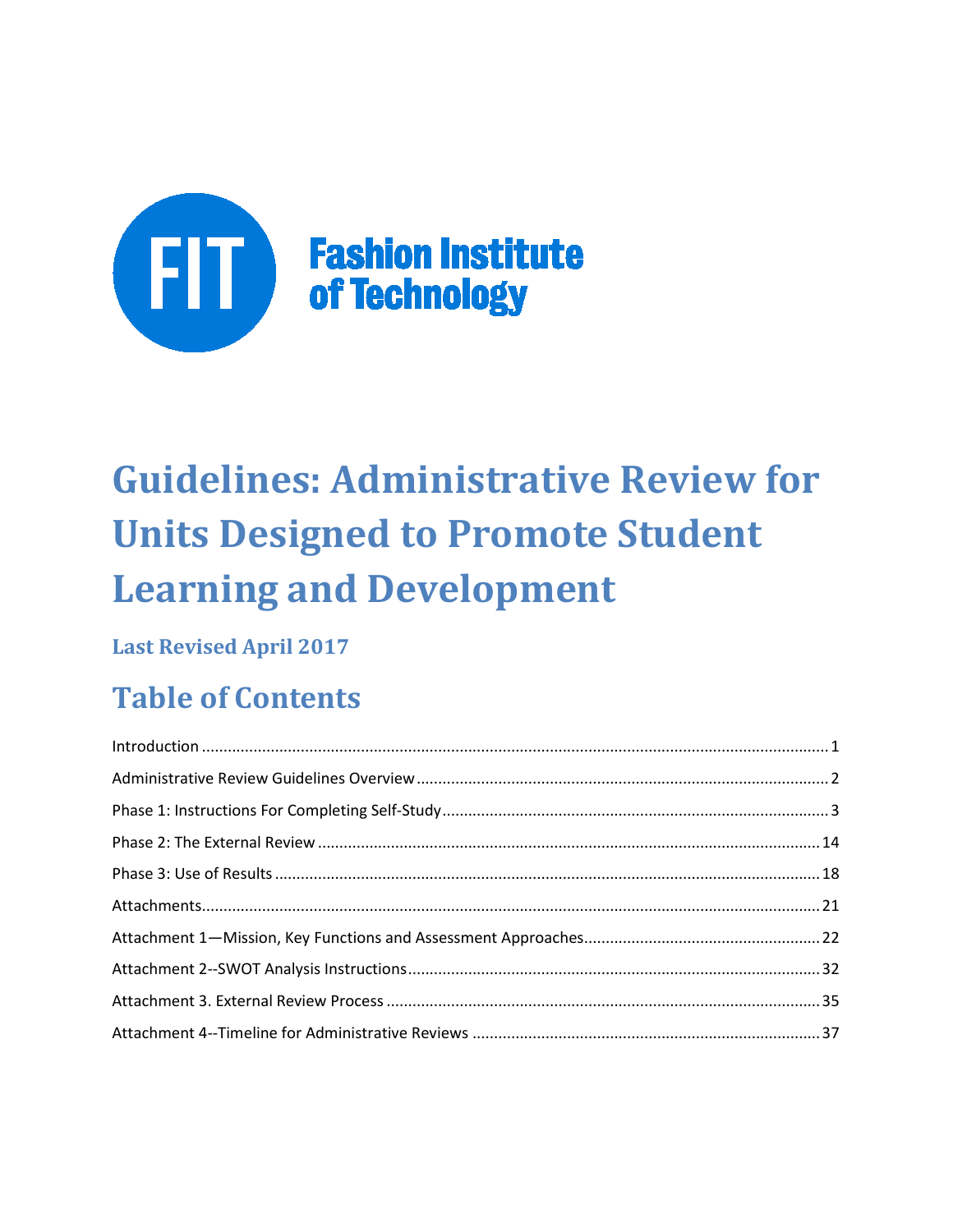## <span id="page-1-0"></span>**Introduction**

In 2009, FIT initiated a program to assess administrative units through a comprehensive selfstudy and external review process. This administrative review process was developed in order to:

- create an institutional culture that embraces continuous process improvement and best practices;
- comply with the Middle States Commission on Higher Education's mandate to develop a comprehensive program of assessment of institutional effectiveness; and
- provide managers and staff the opportunity to review operations and services, assess effectiveness, and develop improvement plans.

The following document describes the components of the administrative review process. This set of guidelines has been adapted for administrative units that are designed to promote student learning and development and significantly enhance student learning. These guidelines are reviewed and revised each year based on feedback from participants. These guidelines are in effect for all reviews starting in January 2017 and thereafter.

At a minimum, each administrative unit is required to undertake at least one review over a seven-year cycle.

The Office of Institutional Research and Effectiveness welcomes comments, as this process continues to be refined to better achieve the goals of the College's institutional effectiveness program.

Dr. Darrell E. Glenn, Assistant Dean of Institutional Research and Effectiveness Fashion Institute of Technology 333 7<sup>th</sup> Avenue, 16<sup>th</sup> Floor, Room 14 New York, NY 10001 Office: 212-217-4075 Darrell Glenn@fitnyc.edu

<span id="page-1-1"></span>Dr. Carolyn Comiskey, Executive Director of Assessment Fashion Institute of Technology 333 7<sup>th</sup> Avenue, 16<sup>th</sup> Floor, Room 17 New York, NY 10001 Office: 212-217-3596 [Carolyn\\_Comiskey@fitnyc.edu](mailto:Carolyn_Comiskey@fitnyc.edu)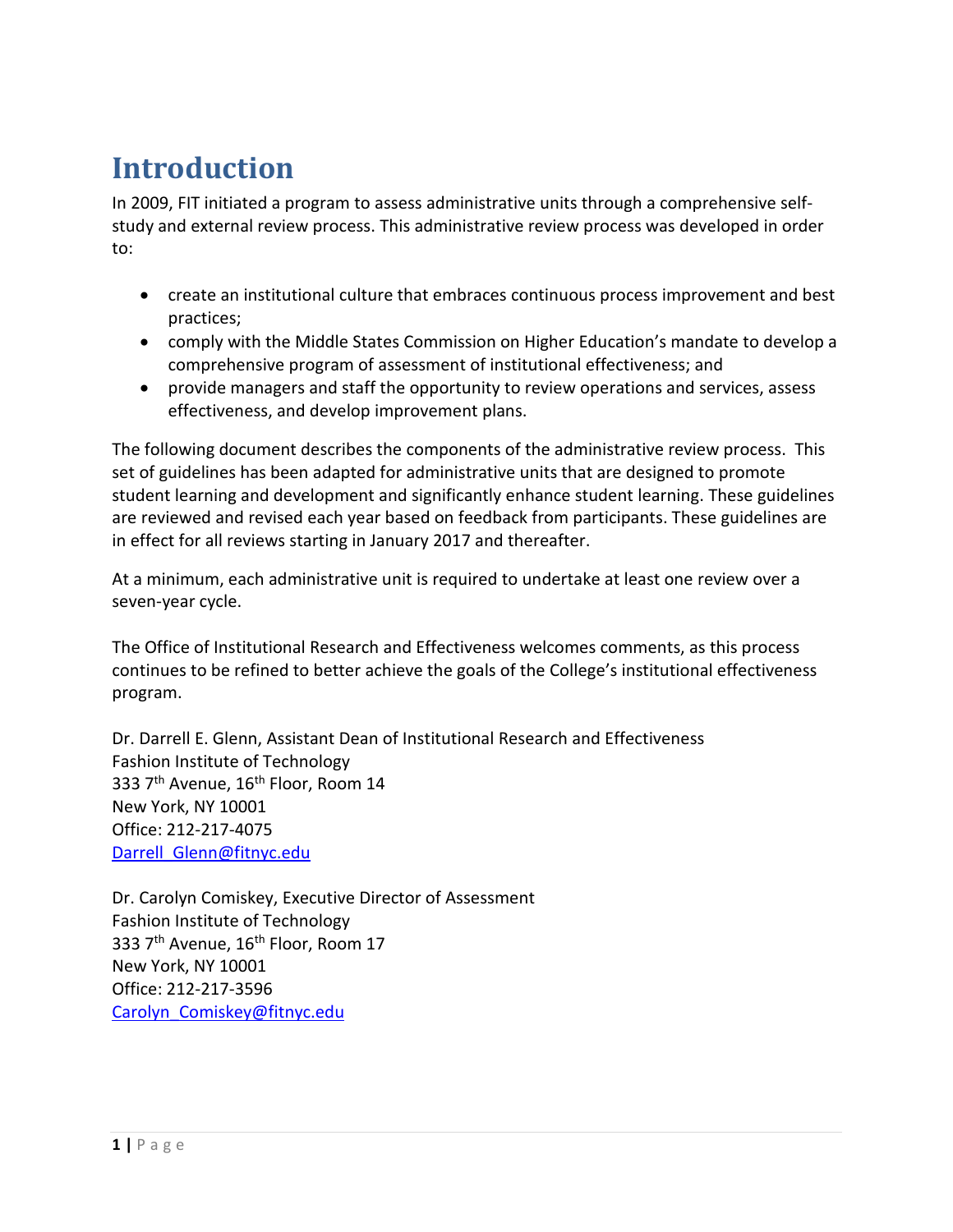## **Administrative Review Guidelines Overview**

Administrative review consists of three phases:

**Phase 1** - a unit self-study,

**Phase 2** - a review conducted by professionals external to the College who understand the unit's functions, and

**Phase 3** - a Use of Results process, which provides an opportunity for the unit's representatives, the respective Vice President, and staff from the Division of Strategic Planning and Institutional Effectiveness to consider all of the information gathered during the review process and develop an action plan that will be used to improve operations as well as for future planning and decision-making.

An outline of the components of the self-study is provided below, followed by detailed instructions for completing the review.

### **Phase 1 - Self-study**

#### **Unit profile:**

- a. Mission, stakeholders, history, description of services, future directions, and resources
- b. Unit functions, student learning and development outcomes, and assessment approaches
- c. Assessing key functions and student learning and development outcomes
- d. Pulling it all together Conducting a SWOT analysis
- e. Specific areas to be addressed by external reviewers
- f. Preliminary action plan
- g. Appendices

#### **Phase 2 - External Review**

- a. Selection of reviewers
- b. Reviewer tasks
- c. Site visit
- d. Reviewers' report
- e. Unit response
- f. Revisions to action plan (if warranted)
- g. Reviewers' Scope of Work document

#### **Phase 3 - Use of Results**

- a. Distribution of materials
- b. Wrap-up/Action Plan meeting
- c. Final action plan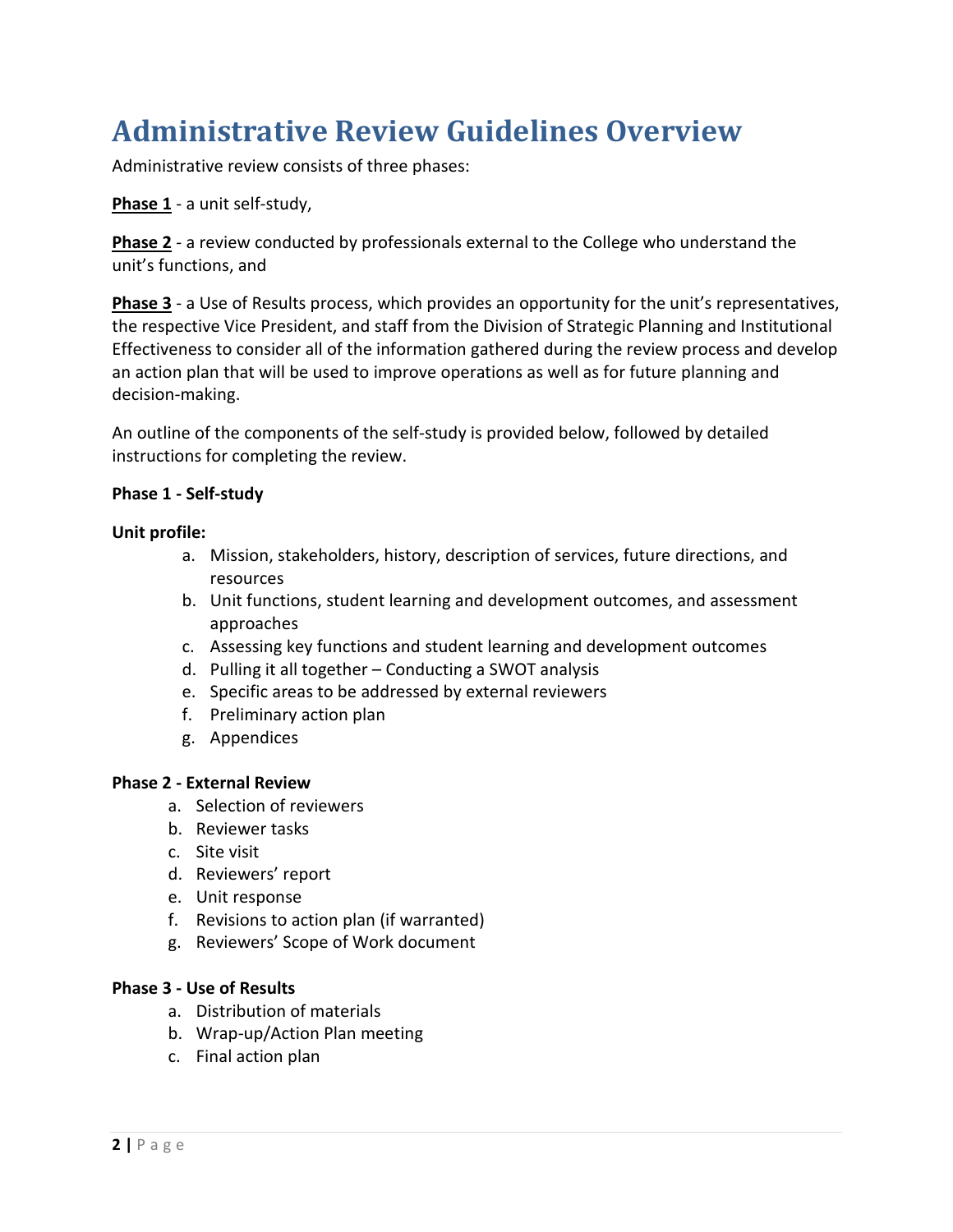## <span id="page-3-0"></span>**Phase 1: Instructions for Completing the Self-Study**

## **a. Unit profile**

The unit profile provides essential background information and describes the unit to those who are not familiar with it. Among the first readers of the profile will be the external reviewers who are engaged to review the unit's self-study and conduct a site visit.

Keeping the purpose of the profile in mind, describe the unit in the context of its mission, stakeholders, history, services provided, future direction, and resources.

### *Mission*

State the unit's mission, as approved by the appropriate divisional Vice President.

Please briefly explain how it links to the College's mission (fitnyc.edu/mission), the divisional mission and the strategic plan (fitnyc.edu/strategic plan). Further information on writing a mission statement can be found in **Attachment 1**. Units covered by the CAS Professional Standards, particularly those located in Enrollment Management and Student Success, may want to refer to these standards in creating the mission statement.

### *Stakeholders*

Using the chart below, identify the primary stakeholders served by the unit, listing no more than 12. Stakeholders are parties that are directly affected by the unit's operations, having a "stake" in its performance. Internal stakeholders and those external to FIT should be listed in the first column. In the column to the right of the stakeholder, briefly note the connection between the stakeholder and the unit.

For example, the Purchasing Office's stakeholders include:

- vendors who are external stakeholders who bid on RFPS issued through the Purchasing Office and/or seek business from FIT through other means.
- FIT departments are internal stakeholders who rely on the Purchasing Office to procure items and/or services.

| <b>Stakeholders</b> | <b>Connection Between Stakeholder and Unit</b> |
|---------------------|------------------------------------------------|
| <b>Internal</b>     |                                                |
|                     |                                                |
|                     |                                                |
|                     |                                                |
|                     |                                                |
|                     |                                                |
|                     |                                                |
| <b>External</b>     |                                                |
|                     |                                                |
|                     |                                                |

*(add additional rows as needed)*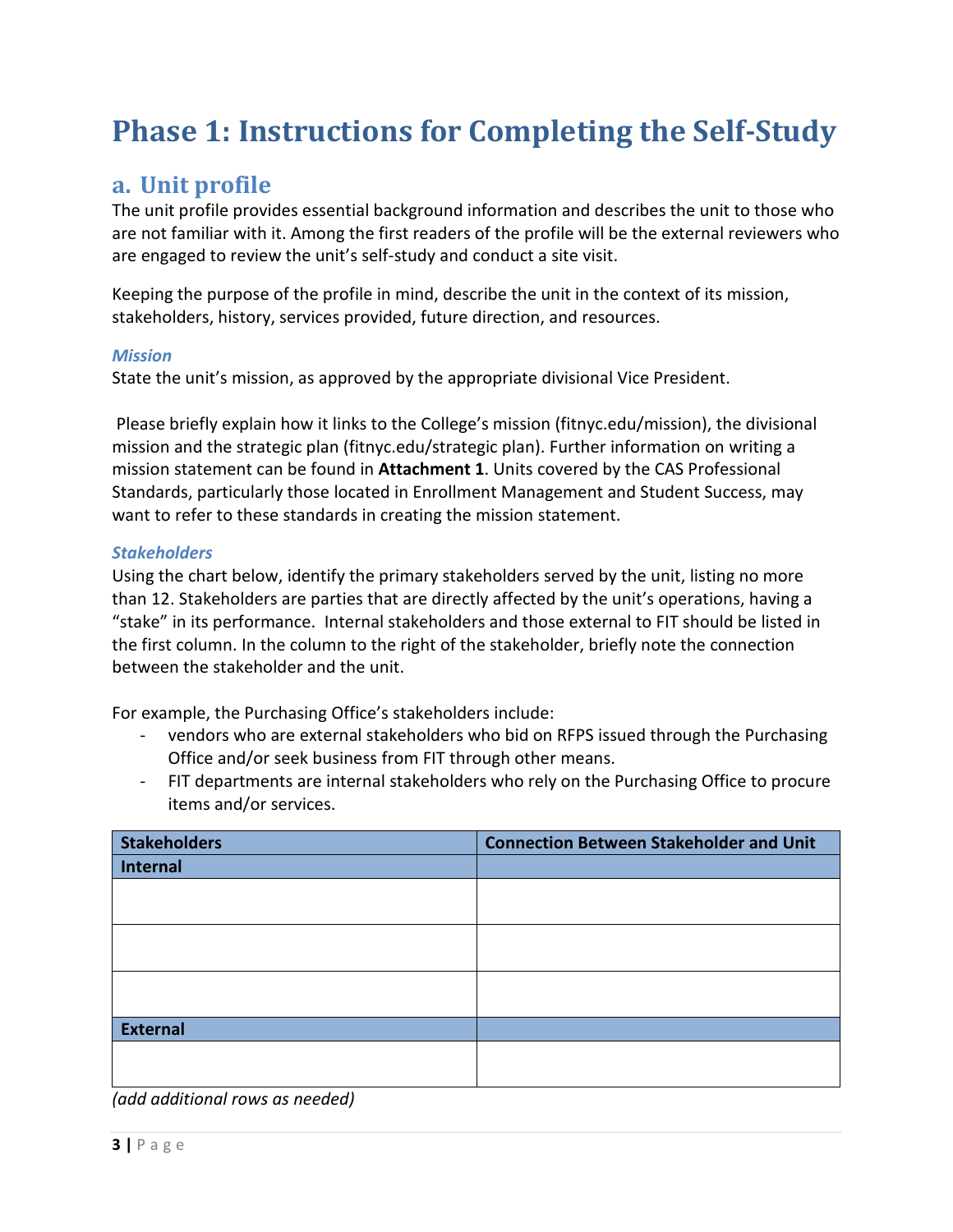If the ability of the unit to operate effectively relies strongly on other support services, programs, and/or administrative units, briefly discuss how these relationships impact the unit's operations.

#### *Unit history*

In the review process, it is helpful to understand the unit's history and how it has evolved over the past five to ten years. Briefly discuss significant events that have affected the unit's operations. These could include mergers, expansions, and notable changes in mission or operating methods. Please note that information technology should not be addressed in this section. The use of technology should be described the Resources/Information Technology section on Page 5.

#### *Narrative description of services*

Provide a brief narrative describing the core services provided by the administrative unit. If you were an external reviewer, what information and relevant data about the unit would you need in order to evaluate it? For example, a reviewer for the Academic Advising Center might want an overview of how students make appointments, information on the advisor caseload, and to know whether visits to academic advisors are required, etc. A reviewer for Human Resources might want a description of how new positions are approved and information on how many new hires are processed each year. In an appendix to the self-study, attach any up-to-date procedure manuals or other process documentation that would assist the reviewers in providing feedback. Units that follow the CAS Professional Standards for Higher Education may want to refer to the standards for guidance on what information external reviewers may find relevant.

## *Future Vision and Planned Initiatives*

Outline the aspirational vision for the unit as well as any future initiatives that have been planned and/or are in beginning stages of implementation. Where does the unit see itself in five years?

#### **Resources (staffing, specialized skills, budget, facilities and equipment, and technology)**

## *Staffing*

## *Current staff*

Describe where the unit resides within the College's organizational structure. Provide the most current unit organization chart. List all staff members and include the following information for each:

- Employee name
- Classification (full- or part-time)
- Title
- Number of years working in the unit
- Area of specialization or expertise (if applicable)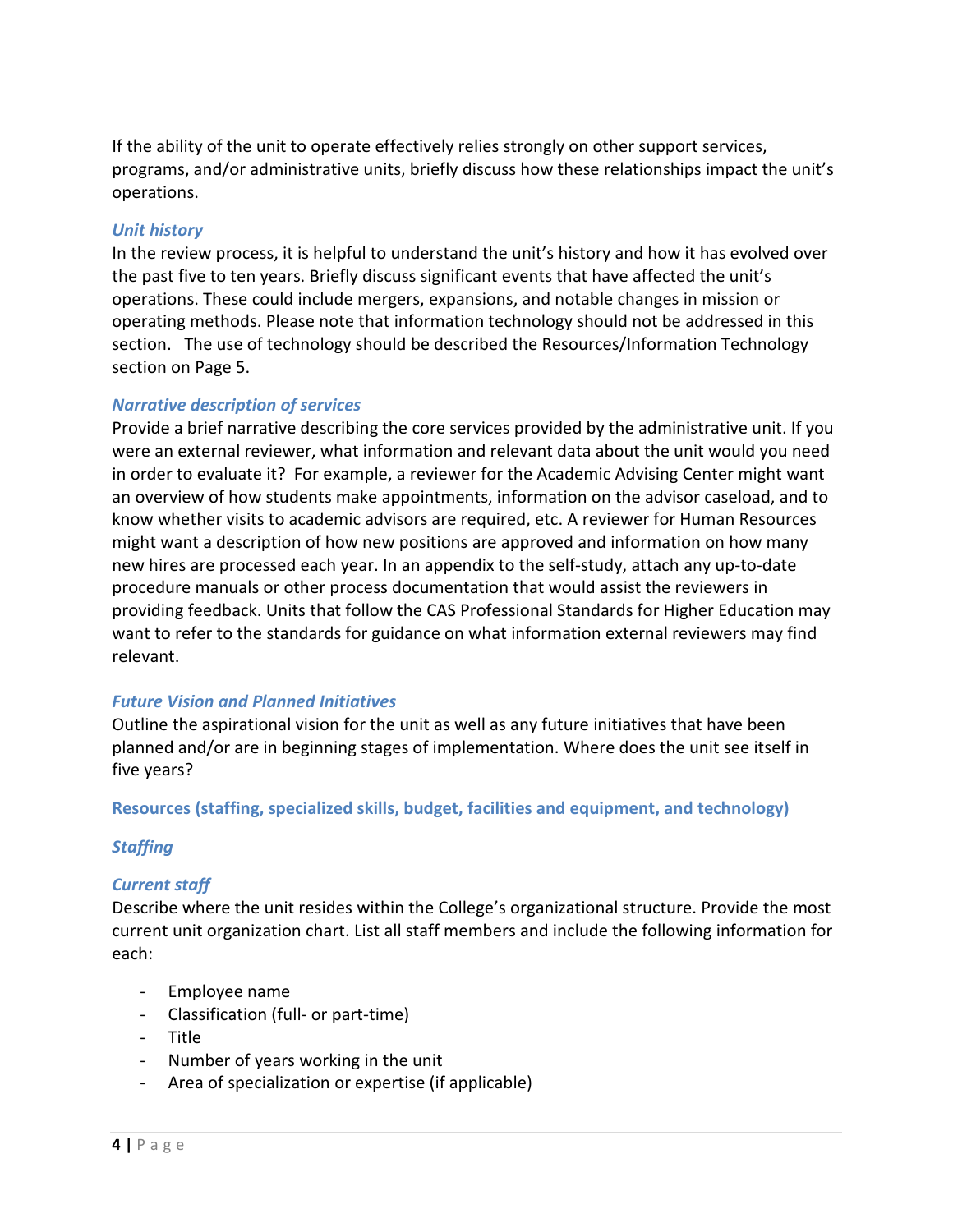Provide position descriptions for each employee in an appendix.

### *Specialized skills*

Describe the expertise or specialized skills of current staff members and discuss whether these meet all of the unit's needs. Discuss the staff's mix of knowledge, experience, and disciplines and whether any improvements in these areas are recommended.

### *Vacancies and/or future lines*

Identify any vacant positions and, if applicable, potential hiring or reorganization plans.

### *Succession planning and cross-training*

Evaluate the unit's exposure to risks associated with staff and management turnover. Does the unit have critical, complex functions (which might be less than completely documented) that only one or two staff can perform?

Report on how the risks arising from the potential turnover of critical staff are mitigated or managed.

### *Facilities and Equipment*

List the equipment and facilities currently used by the unit, noting any specialized features. Discuss how well they meet the unit's needs. Discuss long-term space requirements and any need for proximity to other departments. Describe how these needs have been addressed in the College's Master Plan.

#### *Information technology*

- List software packages utilized by the unit (e.g., Banner, Hyperion) and describe how the software is used to support the unit's major function(s).
- Discuss how the utilization of information technology (e.g., hardware, software, operating and application systems, networks) has changed and/or improved the quality of the unit's services in recent years.
- Evaluate the unit's use of technology. What is working well and what could use some improvement?

#### **Budget**

Report on the total budget for the unit in the most recent fiscal year. This should include operating dollars broken out by Personal Services (PS) and Other than Personal Services (OTPS) as well as any restricted accounts managed by the unit. Discuss the sufficiency of the budget to meet the unit's operational needs.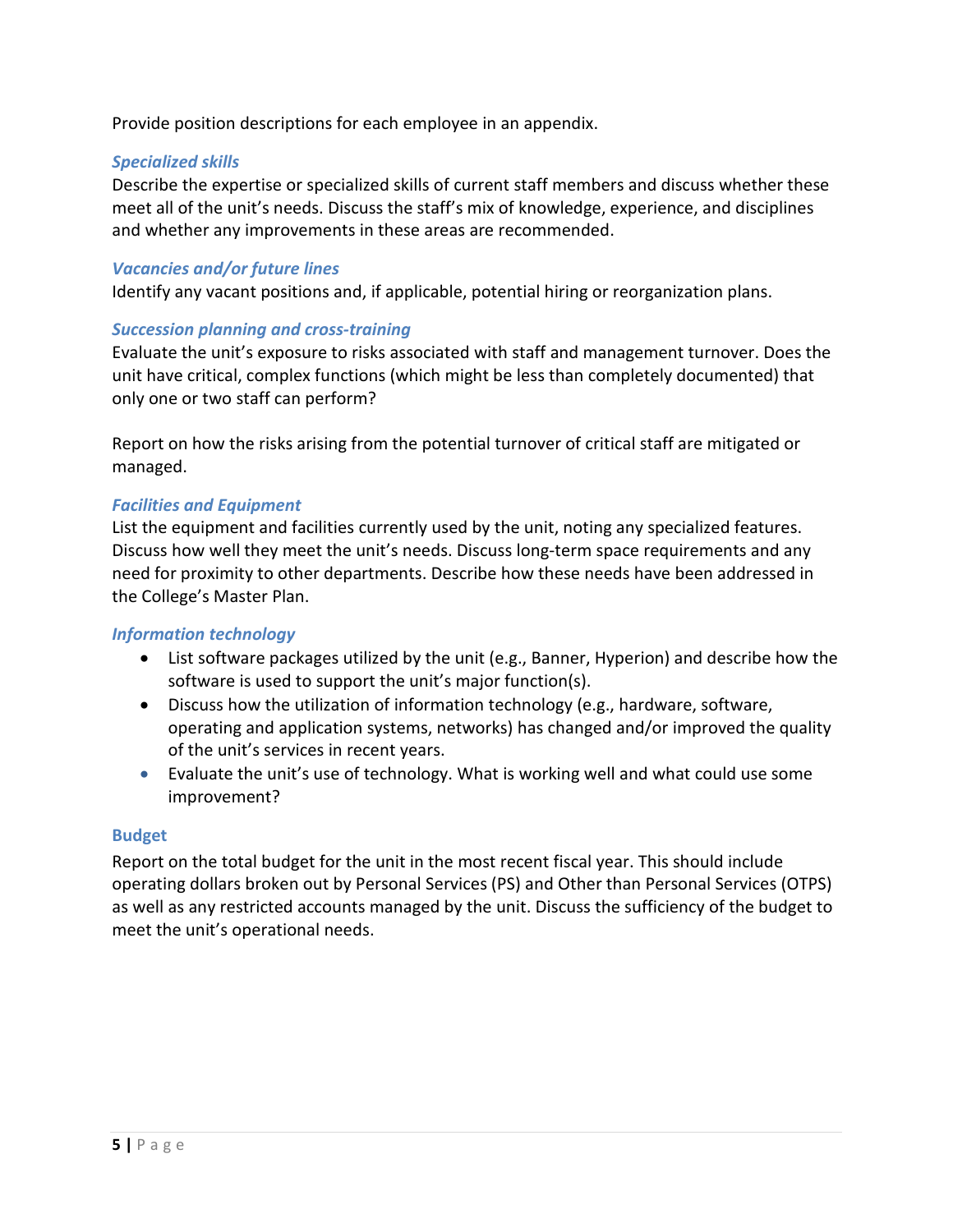## *b. Unit functions, student learning and development outcomes, and assessment approaches*

Units that offer services to students and also aim to promote student learning and development must consider their effectiveness in two ways that are related but distinct. Historically, units assessed their programs and services by evaluating students' participation in and satisfaction with these programs and services. However, this type of assessment did not directly address student learning and development. Knowing the number of students that participated in an activity and whether they liked it did not demonstrate how the activity contributed to student learning or development. It is now recognized that it is also important to gather evidence on how programs and services contribute to students' learning, which requires different assessment questions and methods. For example, in addition to reporting, "How many students participated in the campus-wide event?", a unit should also examine, "What did students learn by participating in the campus-wide event?"

As the first step in in thinking about assessment of effectiveness, units identify the **key functions**, which is a list of the most important functions that the unit performs in order to fulfill its mission. In order to capture the effect of the unit upon student learning, the unit will also articulate **Student Learning and Development Outcomes** for the unit, or for programs within the unit. **SLDOs** articulate the knowledge, skills, competencies, developmental changes, or attitudes that students are expected to gain through a particular educational experience, including co-curricular, extra-curricular, and student support activities. Units in student services may align these SLDOs with the student learning and development domains defined in the CAS standards, if relevant. **Attachment 1** provides resources for identifying key functions and for writing and assessing SLDOs, along with examples.

In the first chart, units identify the most important functions that the unit performs in order to fulfill its mission. For each function, identify the kinds of data or other information regularly collected to assess the unit's performance of the function and the perceptions and attitudes of the unit's clients. In addition, list the key performance indicators (KPIs) that **could** be used to assess how well the unit is performing each core function, and indicate whether the data is currently collected for each. These indicators should be specific, measurable metrics from which you can assess if the function is performed successfully. They may relate to the quality of service, the quantity or volume of service, or other aspects of effectiveness. More information on identifying functions and selecting assessment approaches can be found in **Attachment 1**.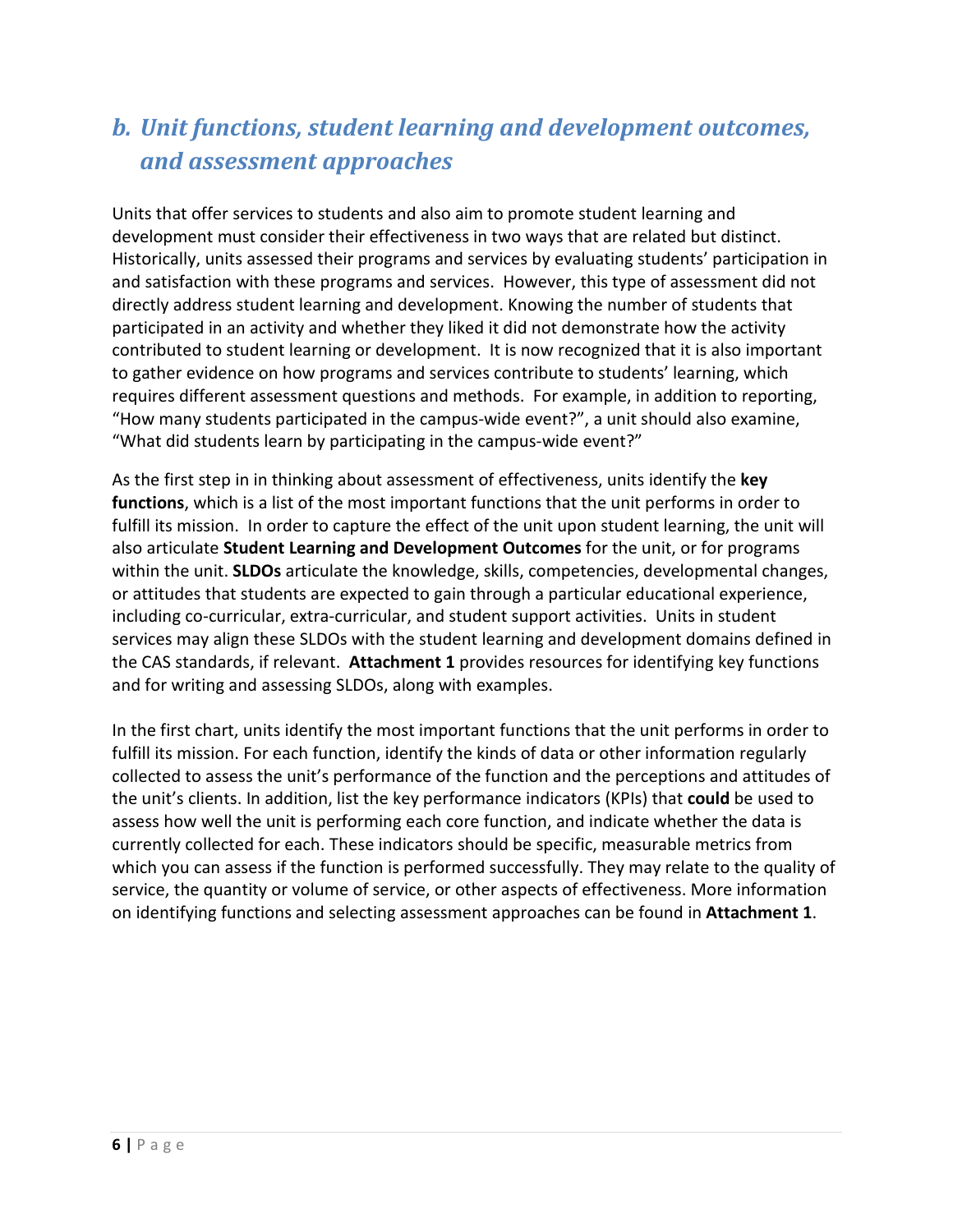A few examples are below:

| <b>Key Functions</b>                                                                                                                                                                                                    | <b>Assessment Approach/Performance</b><br><b>Indicators and Status</b>                                                                                                                                                                                                                                                |
|-------------------------------------------------------------------------------------------------------------------------------------------------------------------------------------------------------------------------|-----------------------------------------------------------------------------------------------------------------------------------------------------------------------------------------------------------------------------------------------------------------------------------------------------------------------|
| Providing students with disabilities with<br>access for curriculum and co-curricular<br>activities (Office of Disability Services)                                                                                      | Track number of students requesting<br>accommodations (currently collected), when<br>they completed the intake process, and when<br>they received their accommodations letters.<br>(potential method)                                                                                                                 |
| Manage the administration of student,<br>staff, and faculty surveys within the IRE<br>office and coordinate surveys undertaken<br>by other offices campus-wide. (Office of<br>Institutional Research and Effectiveness) | Monitor and report on response rates for<br>NSSE, SOS, Alumni Survey, and ad hoc surveys;<br>count of surveys and number of students<br>surveyed.(Currently collected)                                                                                                                                                |
| Introduce students to the resources and<br>support services available at FIT<br>(Orientation)                                                                                                                           | Track attendance at all orientation sessions<br>and determine percent of students<br>participating.(Currently collected)                                                                                                                                                                                              |
| Support students who take online,<br>blended, or Web-enhanced face-to-face<br>courses                                                                                                                                   | Track visits to student support pages on<br>website. (Potential method) Monitor annually<br>the number of students who receive help<br>from the office and from the helpdesk by<br>counting resolved tickets. Report on the<br>number of students met with in person and by<br>phone each year. (Currently collected) |

In the chart below, list the Student Learning and Development Outcomes for the unit. As with the chart above, there is an "assessment approaches" column. In this column, identify the information regularly collected as well as possible approaches that could be implemented in the future, and indicate the current status.

| <b>Student Learning and Development</b>                                                                                                                                               | <b>Assessment Approach/ Current Status</b>                                                                                                                          |  |
|---------------------------------------------------------------------------------------------------------------------------------------------------------------------------------------|---------------------------------------------------------------------------------------------------------------------------------------------------------------------|--|
| <b>Outcomes</b>                                                                                                                                                                       |                                                                                                                                                                     |  |
| After attending orientation, students will<br>be able to identify academic resources and<br>student support services available to them.                                               | Results of quiz given at end of orientation on<br>resources and services (not currently<br>implemented); student self-report in survey                              |  |
|                                                                                                                                                                                       | (currently implemented)                                                                                                                                             |  |
| Students participating in the career<br>services workshop will be able to design an<br>effective job search strategy based on<br>interests, skills, values, and job market<br>trends. | Student self-report in survey (currently<br>implemented); student job search strategy<br>forms, evaluated by counselor using rubric<br>(not currently implemented). |  |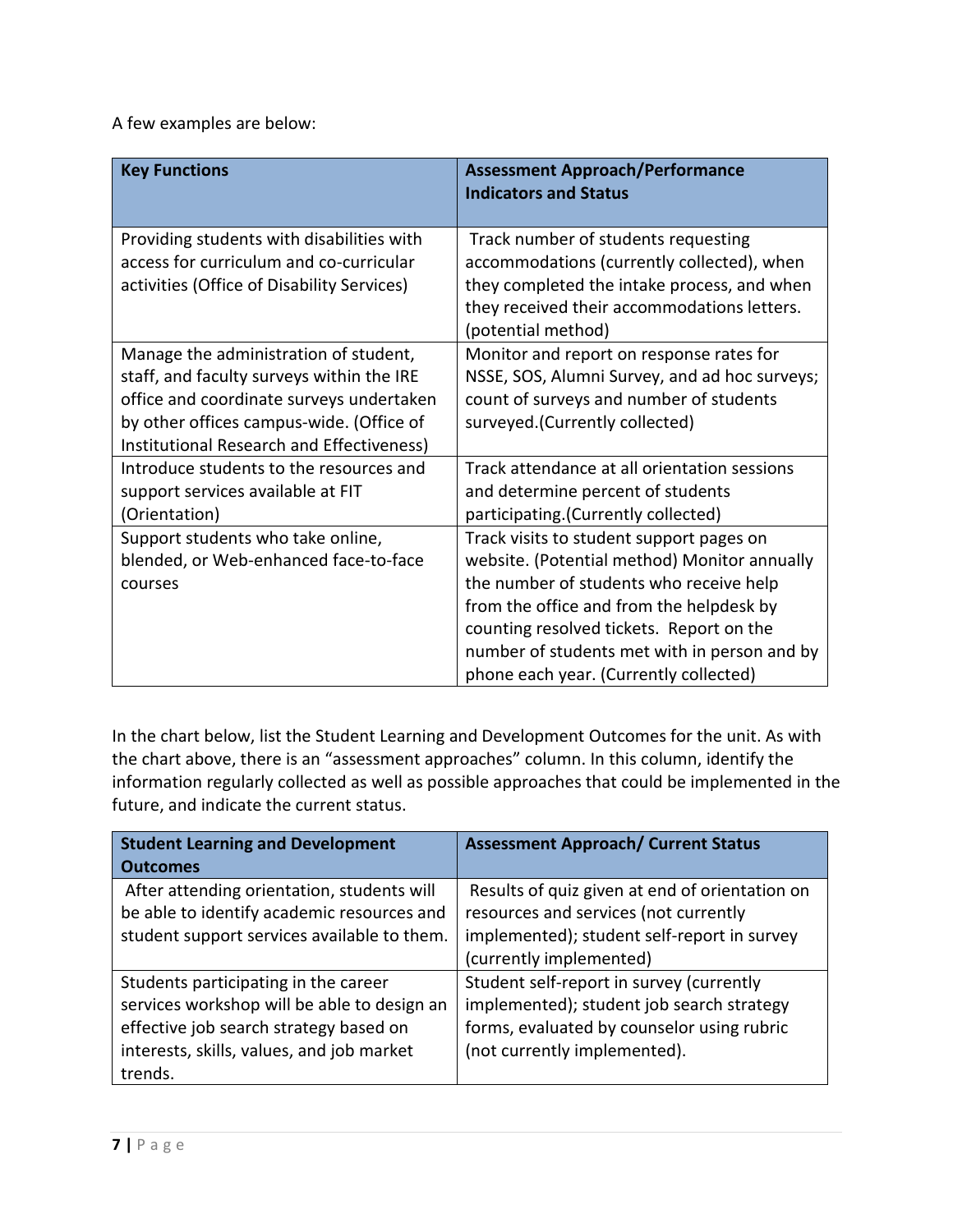## **c. Assessing Key Functions and Student Learning and Development Outcomes**

The next step in the review process is to present and discuss data/metrics and assessment results that are on hand, and to work closely with the Office of Institutional Research and Effectiveness to design additional assessment, data collection, and analysis activities. In this section, summarize evidence collected since the last review and design and conduct any additional assessments needed in order to fully evaluate the unit's performance of its functions. Conduct an analysis of this information to assess the unit's strengths and weaknesses in terms of carrying out its core functions and in supporting student learning.

## *Presentation of Past Assessments and Findings*

Using the chart below, list all assessment and data collection activities related to effectiveness in performing the key functions completed during the last five years, prior to this self-study. Assessment information gathered and analyzed for this self-study will be discussed further on. Indicate how the results of these activities have been used to inform decision making and/or effect improvements or changes in operations. How has the unit assessed the student learning fostered by its activities? Enter a description of the methods used, the functions or SLDOs assessed, a brief summary of findings, and a brief notation of improvements or changes made as a result. The unit may go into more depth regarding findings, analysis, and changes below the chart.

| <b>Assessments of Key Functions:</b> |                    |                  |                     |                        |  |
|--------------------------------------|--------------------|------------------|---------------------|------------------------|--|
| <b>Metrics/Data or</b>               | Year               | <b>Functions</b> | <b>Findings (in</b> | <b>Improvements or</b> |  |
| <b>Other</b>                         | <b>Implemented</b> | <b>Assessed</b>  | brief)              | <b>Changes Made as</b> |  |
| <b>Assessment</b>                    |                    |                  |                     | a Result (if           |  |
| <b>Activity</b>                      |                    |                  |                     | applicable)            |  |
|                                      |                    |                  |                     |                        |  |
|                                      |                    |                  |                     |                        |  |
|                                      |                    |                  |                     |                        |  |
|                                      |                    |                  |                     |                        |  |
|                                      |                    |                  |                     |                        |  |
|                                      |                    |                  |                     |                        |  |
|                                      |                    |                  |                     |                        |  |
|                                      |                    |                  |                     |                        |  |
|                                      |                    |                  |                     |                        |  |
|                                      |                    |                  |                     |                        |  |
|                                      |                    |                  |                     |                        |  |
|                                      |                    |                  |                     |                        |  |

(add additional rows if necessary)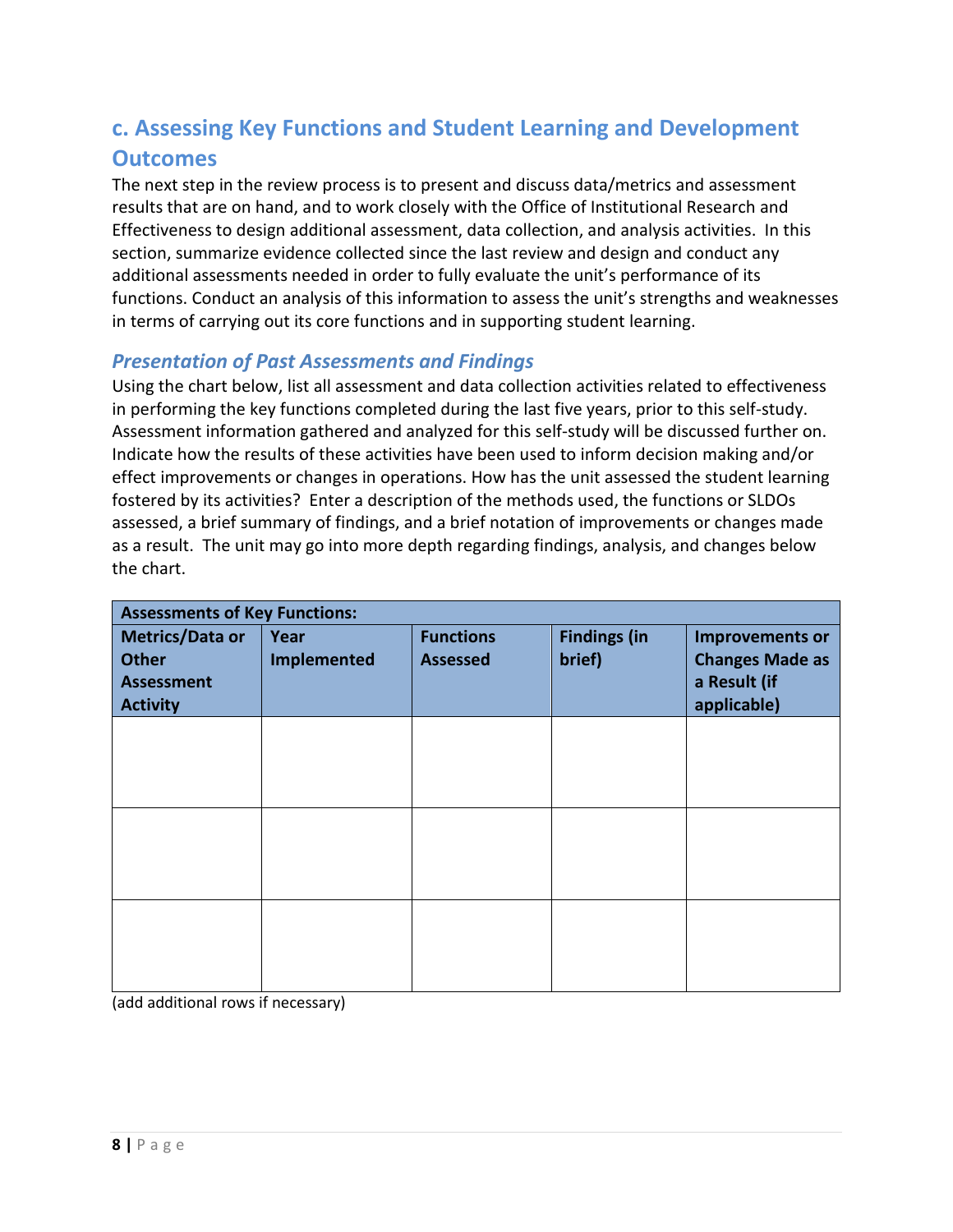| <b>Assessments of Student Learning:</b>                                                |  |                       |                               |                                                                                 |  |
|----------------------------------------------------------------------------------------|--|-----------------------|-------------------------------|---------------------------------------------------------------------------------|--|
| Year<br><b>Assessment</b><br><b>Evidence</b><br><b>Implemented</b><br><b>Collected</b> |  | <b>SLDOs assessed</b> | <b>Findings (in</b><br>brief) | <b>Improvements or</b><br><b>Changes Made as</b><br>a Result (if<br>applicable) |  |
|                                                                                        |  |                       |                               |                                                                                 |  |
|                                                                                        |  |                       |                               |                                                                                 |  |

(add additional rows if necessary)

Please go into more depth if important information cannot be succinctly captured in the charts.

## *Assessments Conducted for Self-Study: Presentation of Results and Analysis*

The self-study process is an opportune time to develop additional assessment measures and to gather additional data to ensure that the unit has robust evidence about its effectiveness, both in terms of key functions and student achievement of SLDOs. Units should work closely with the Office of Institutional Research and Effectiveness to identify and design additional assessment methods, and /or collect relevant data. Regarding the unit's key functions, in what areas is more information required in order to assess effectiveness? In terms of student learning, what questions does the unit have about its impact upon student learning that could be gathered through additional assessment?

| <b>Functions</b> | Describe the assessments that have been conducted and/or<br>additional data that has been collected and/or analyzed to assess Key<br>Functions. Be sure to include details necessary to understand the<br>assessment methodology, such as time frame, number of people<br>surveyed, etc. |
|------------------|------------------------------------------------------------------------------------------------------------------------------------------------------------------------------------------------------------------------------------------------------------------------------------------|
|                  |                                                                                                                                                                                                                                                                                          |

**List the assessments conducted here; below the table, the findings should be discussed.**

(add additional rows if necessary)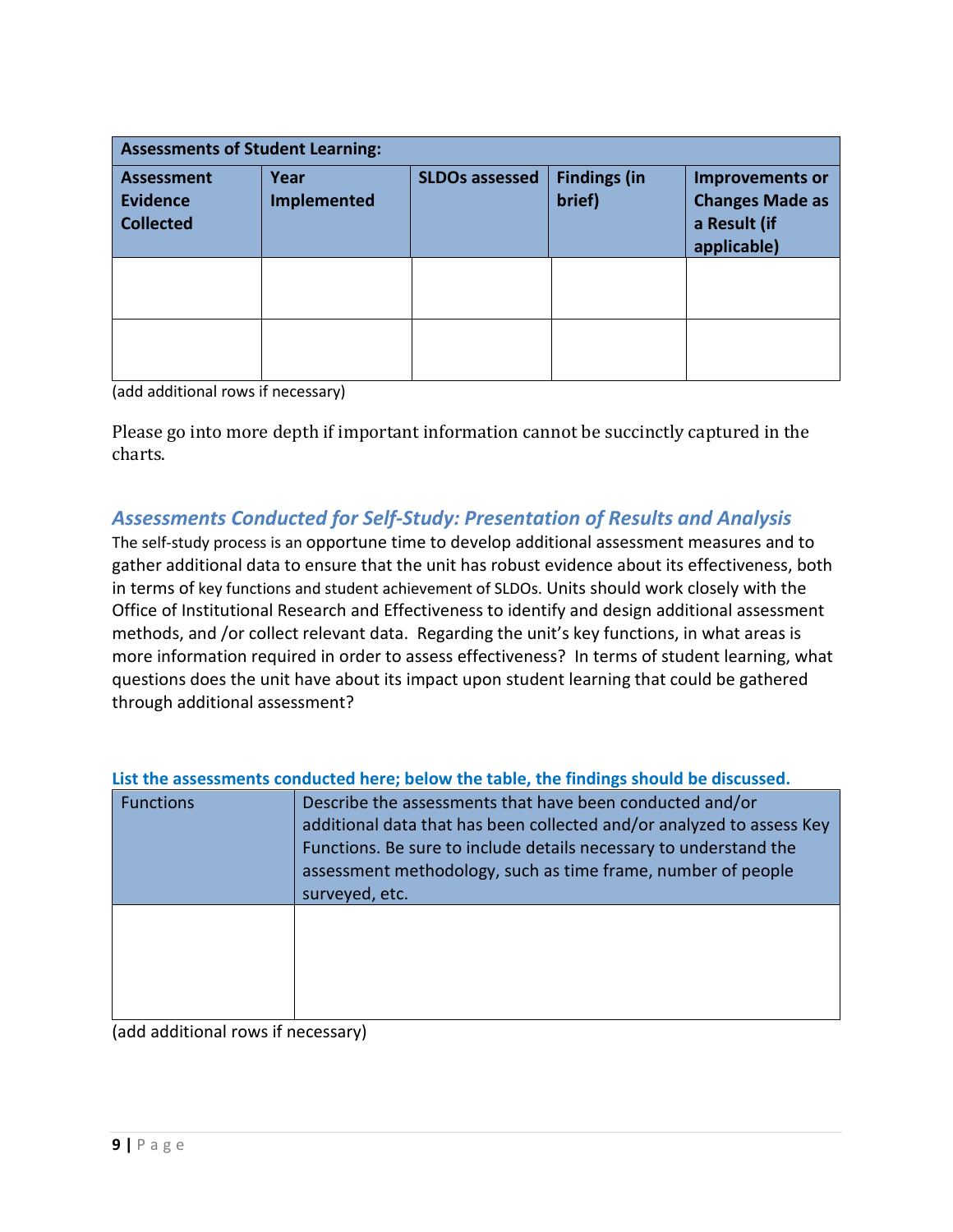| SLDO <sub>S</sub> | Describe the assessments that have been conducted to assess SLDOs.<br>Be sure to include details necessary to understand the assessment<br>methodology, such as time frame, number of people surveyed, etc. |
|-------------------|-------------------------------------------------------------------------------------------------------------------------------------------------------------------------------------------------------------|
|                   |                                                                                                                                                                                                             |

*(add additional rows if necessary)*

Prepare a summary of the results and an analysis of their meaning for the unit's operations, or in terms of student learning, for each assessment.

*Future Assessment/Data Collection for Key Functions and Assessment of Student Learning:* How will the unit regularly assess its effectiveness, both in terms of key functions and in terms of student learning? What kinds of data will regularly be collected to provide the unit with the information related to its effectiveness and the perceptions and attitudes of the users of the unit's services?

Using the chart below, provide brief descriptions of the assessment method, including relevant details. For example, if a function will be assessed by determining the satisfaction of users, "survey" is not a detailed enough description of an assessment approach. "Survey administrators and staff who received services provided by the department in the prior year to gather information on the timeliness and perceived quality of the work done" is closer to the mark.

| <b>Key Function</b> | <b>Assessment Method</b> | <b>Frequency/Schedule</b> |
|---------------------|--------------------------|---------------------------|
|                     |                          |                           |
|                     |                          |                           |
|                     |                          |                           |
|                     |                          |                           |
| <b>SLDOs</b>        | <b>Assessment Method</b> | <b>Frequency/Schedule</b> |
|                     |                          |                           |
|                     |                          |                           |
|                     |                          |                           |
|                     |                          |                           |

(add additional rows if necessary)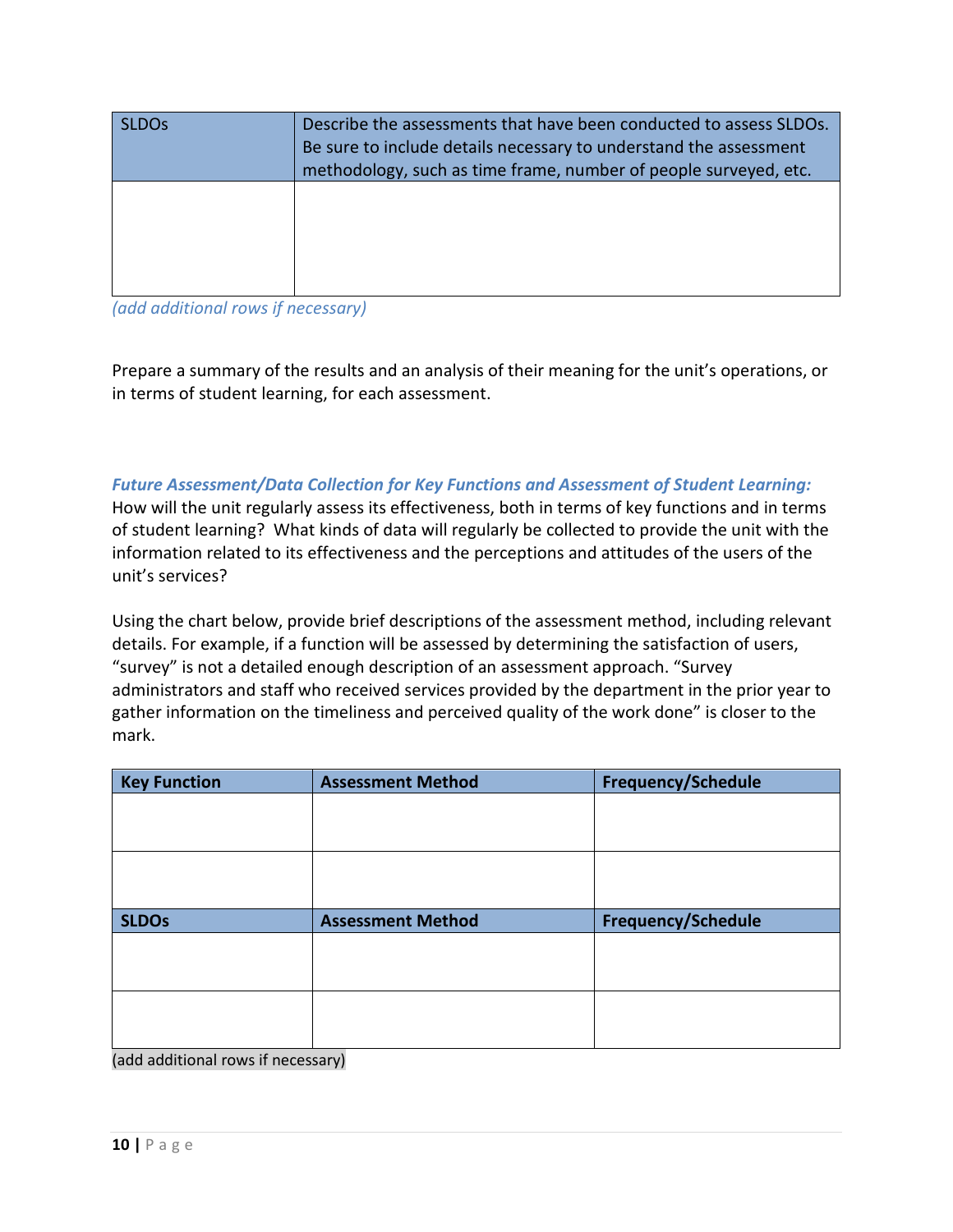## **d. Pulling it all together: Conducting a SWOT analysis**

At this point in the review process, a wide variety of information has been compiled. The next step is to analyze this information and present it in a way that can help formulate an action plan for improvement. A SWOT (Strengths, Weaknesses, Opportunities, Threats) analysis is one method of accomplishing this. In a SWOT analysis, the available information is placed into four categories. Aspects of the unit's internal operations can be classified as strengths or weaknesses and aspects of the external environment can be classified as opportunities or threats. The primary purpose of this part of the review is to understand these internal and external factors and to begin developing strategies to effect improvement or mitigate problems. Units that use the CAS standards, or other standards relevant to the area (such as NACADA for academic advising or Quality Matters for online learning), may want to refer to the standards in thinking about the SWOT analysis.

Please answer the following questions as part of this analysis:

- What are the unit's strengths that contribute to fulfilling its mission and/or performing its functions?
- What are the unit's weaknesses that inhibit it from fulfilling its mission and/or performing its functions?
- What are the external opportunities that the unit might benefit from in the short and long term?
- What are the external threats that might make the unit's mission difficult to fulfill going forward?

**A detailed guide to conducting a SWOT analysis is available as Attachment 2**.

## **e. Specific areas to be Addressed by External Reviewers**

In Phase 2 of this review, external reviewers will be engaged to evaluate the unit's operations and prepare a report with recommendations for possible improvements. Reviewers will be sent a scope of work that describes the areas they should address in their report. Details on the scope of work can be found on page 14. If external reviewers should use CAS or other standards in the review, please discuss how reviewers should make use of those standards here.

List any specific questions or issues outside of the general scope of work that the reviewers should address during their visit.

## **f. Preliminary Action Plan**

Using the chart on page 10, develop a preliminary action plan based on all of the information gathered in the unit profile, the assessment process, and the analysis of the results of the SWOT analysis. Identify areas to focus on for continuous improvement in order to fulfill the unit's mission and perform key functions. In the preliminary action plan, list the initiatives proposed in the next 3 to 4 years, considering budgetary impact. Outline steps for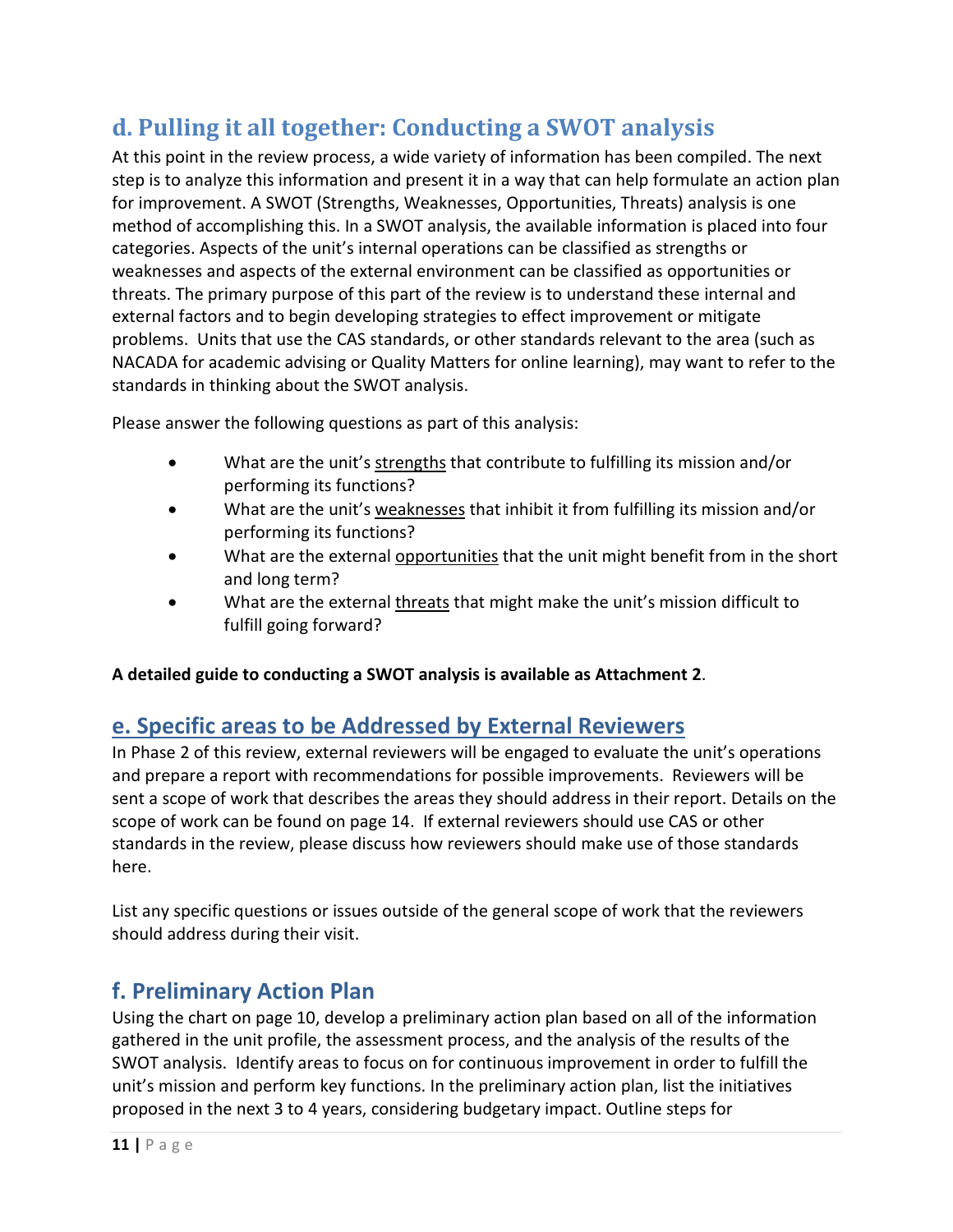implementation, and consider potential obstacles. Ultimately, all actions should relate to the unit's key functions, and the action plan should map this relationship. At this point, the action plan reflects only preliminary ideas since reviewers' input, as well as feedback from the unit's vice president, are required before making final decisions. Include any actions/initiatives already planned or recently implemented.

| <b>Action Steps</b> | <b>Action</b><br><b>Status</b><br>New as a<br>result of self-<br>study;<br>currently<br>planned;<br>recently<br>implemented | <b>Connection to</b><br><b>Key Function</b><br>or SLDO: List<br>the key<br>functions that<br>this action step<br>supports. | <b>Budgetary</b><br><b>Impact</b><br>List items<br><b>requiring</b><br>additional<br>resources | Implementation<br>Plan and<br><b>Timeline</b> | <b>Potential</b><br><b>Obstacles or</b><br><b>Other</b><br><b>Factors to</b><br><b>Consider</b> |
|---------------------|-----------------------------------------------------------------------------------------------------------------------------|----------------------------------------------------------------------------------------------------------------------------|------------------------------------------------------------------------------------------------|-----------------------------------------------|-------------------------------------------------------------------------------------------------|
|                     |                                                                                                                             |                                                                                                                            |                                                                                                |                                               |                                                                                                 |
|                     |                                                                                                                             |                                                                                                                            |                                                                                                |                                               |                                                                                                 |
|                     |                                                                                                                             |                                                                                                                            |                                                                                                |                                               |                                                                                                 |
|                     |                                                                                                                             |                                                                                                                            |                                                                                                |                                               |                                                                                                 |

*(add rows as necessary)*

After the site visit has taken place and the report has been received from the external reviewers, a meeting will be scheduled with the unit vice president and staff from the Division of Strategic Planning and Institutional Effectiveness to determine final action steps. At that point, a final action plan will be developed that includes specific information about responsible personnel, an implementation schedule, and plans for assessing changes.

The final action plan should be a "stand alone" document that can be used to explain why a particular course of action is warranted. Components of the action plan include:

- A summary of key findings;
- Identification of areas where improvements are needed;
- Description of actions that can be taken to effect the desired improvements, or that are already planned or recently implemented to address these issues.

The plan should be viewed as a framework for ongoing assessment, and some thought should be undertaken about how to measure the impact of the actions in the plan.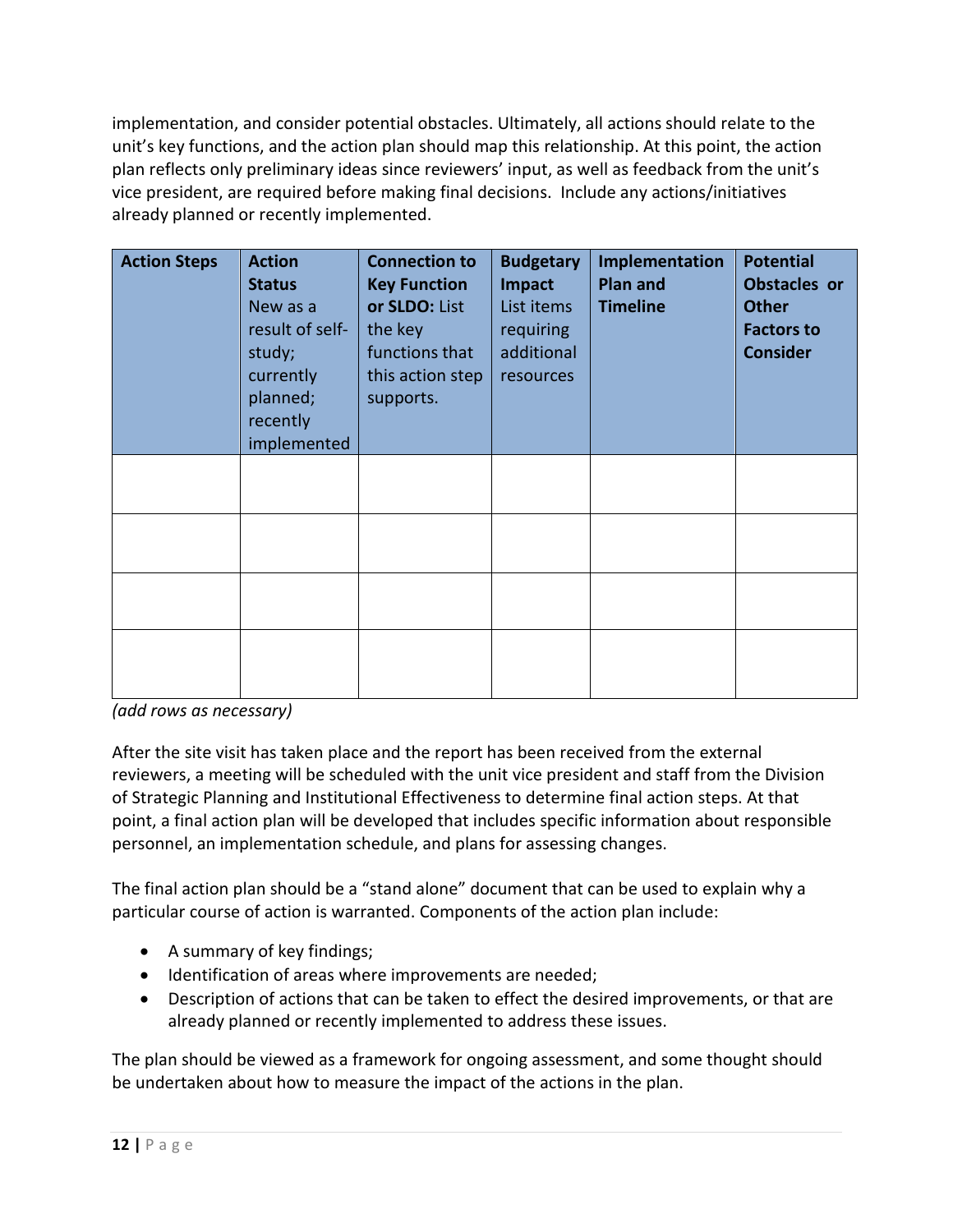## **g. Appendices**

Please include appendices, as applicable, that you believe will contribute significantly to the understanding of your unit and its operations. For example, organizational charts (illustrating how your unit aligns with the College's overall organizational structure), major process flow charts, policies/procedures (provide links if policies are available online).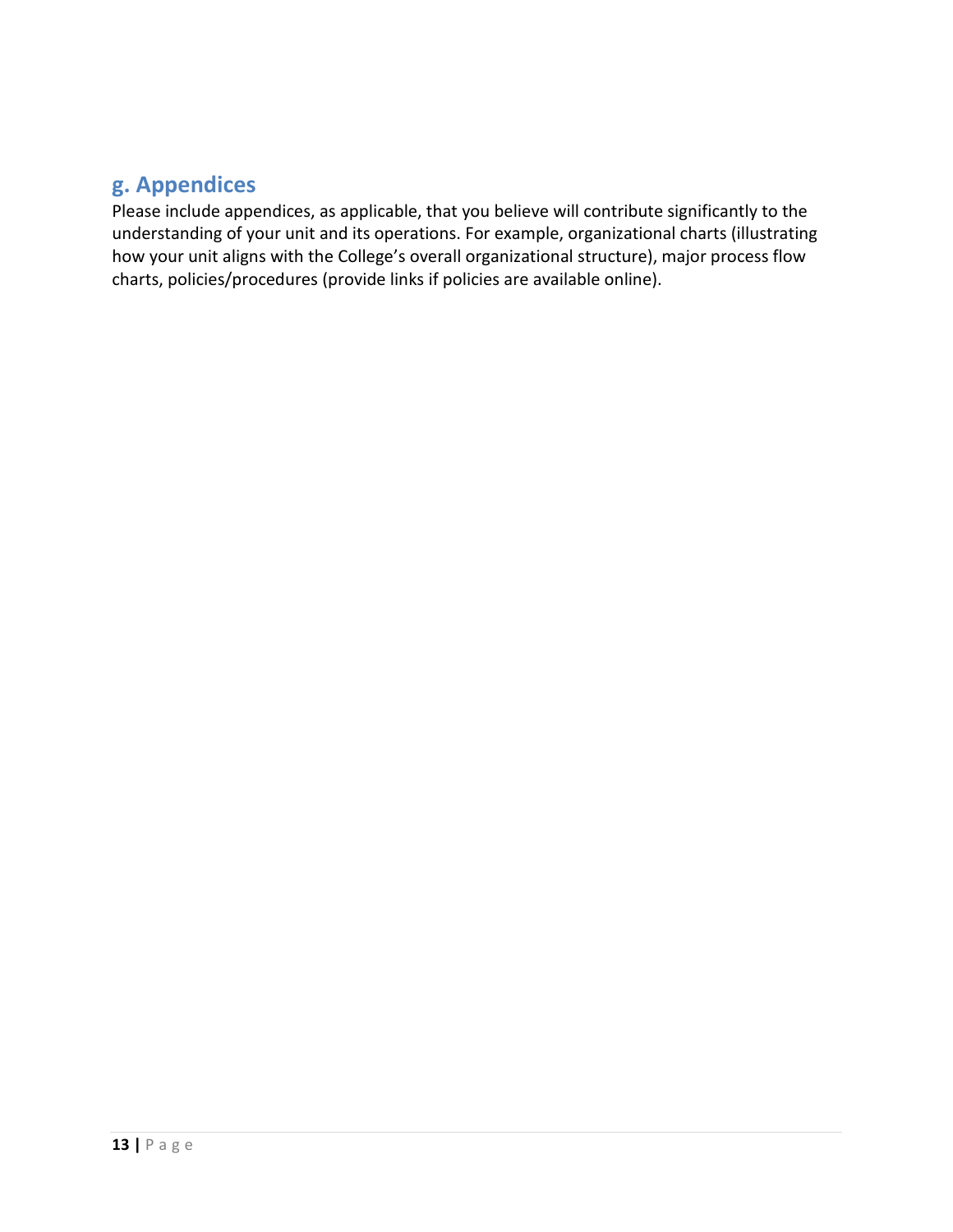## <span id="page-14-0"></span>**Phase 2: The External Review**

Early into the self-study process, efforts should begin to secure external reviewers. Reviewers are professionals with expertise in the unit's area(s), but who have no meaningful prior relationship with the unit.

External reviewers must be carefully chosen. Suggested reviewers may be eliminated from consideration either for lack of expertise or a close relationship with the unit head or any staff members. No financial relationship can exist between an external reviewer and the College. External reviewers can be professionally known by unit members, but personal associations will result in disqualification.

The reviewers will be asked to provide evaluative feedback regarding alignment of the selfstudy with the unit's action plan and areas needing strengthening or improvement. Obtaining professional insights from those external to the College can yield multiple benefits. External reviewers can be objective about the unit's strengths and weaknesses and can provide valuable insight into the effects of external factors and standards on the unit.

## **a. Selection criteria and selection process**

The selection of appropriate external reviewers is key to the success of the review. Assess the external landscape and identify three to five individuals with expertise in the field who have no meaningful current relationship with personnel in the unit. At least one reviewer should have expertise in the application of the unit's work in an academic setting. The second individual may have such experience in a non-academic setting (e.g., industry professional).

Forward the names, contact information, credentials and a rationale for selecting the individuals to the Office of Institutional Research and Effectiveness which will then forward the information to the unit's vice president. The vice president will select two reviewers. The Office Institutional Research and Effectiveness will ensure that the reviewers meet the guidelines set forth above, and will notify the unit of the selections.

## **b. Reviewer tasks**

The reviewers will:

- Review self-study materials and other materials as needed;
- Conduct a site visit to meet with unit staff and stakeholders; and
- Prepare a report summarizing findings.

Components of the reviewers report include:

- Recommendations for enhancing unit efficiency and effectiveness;
- An evaluation of how well the unit's mission and functions support FIT's mission, the division's mission and the goals in the strategic plan;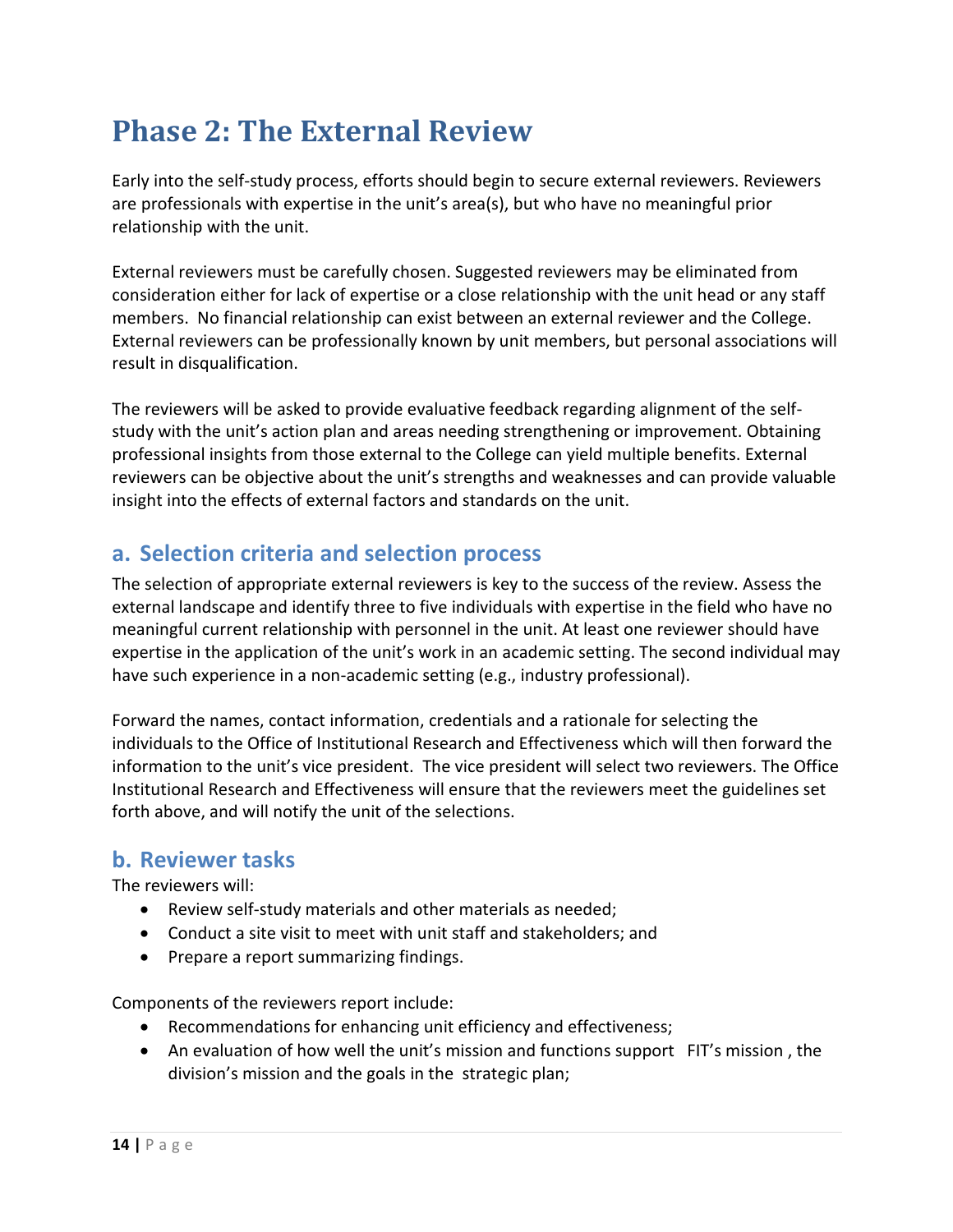- An evaluation of how well the unit's action plan addresses the findings in the self-study; and
- An assessment of whether the unit's recommendations are reasonable and achievable.

A complete description of what is expected in a reviewers' report can be found in the Scope of Work section on page 14.

## **c. Site Visit**

The purpose of the site visit is to give the reviewers a more complete view of the unit's operations and procedures than can be provided through the self-study alone. During the site visit, the reviewers will have opportunities to gather additional information, from unit representatives and FIT constituents outside the unit.

Forward the self-study to external reviewers at least two weeks prior to the site visit. Other relevant materials may also be forwarded as needed.

In most cases, the site visit can be completed in one day. Since units vary in terms of size, structure, and physical environment, there is some flexibility in how the day is scheduled, and in terms of whether a second day is needed to complete the review. In general, the schedule should include:

- Meetings with the unit's leadership team and those within the unit who had significant roles in producing the self-study;
- Meetings with the senior managers (vice presidents, associate vice presidents, assistant vice presidents, etc.) to whom the unit reports;
- Meetings with managers who have close interactions with the unit;
- A meeting with staff from the Division of Strategic Planning and Institutional Effectiveness;
- A tour of the offices and physical working spaces of the unit; and
- Time allotted for conferring with each other throughout the day as needed.

A sample site visit schedule is included in **Attachment 3**.

## **d. Reviewers' report**

Reviewers may choose to submit individual reports or a joint report. The external reviewers' report should be completed within two weeks of the site visit and sent directly to the Office of Institutional Research and Effectiveness. Upon receipt of reviewers' report, the Office of Institutional Research and Effectiveness will forward copies to the unit head and the respective Vice President. The Scope of Work supplied to the reviewers to guide their report(s) can be found at the end of this section.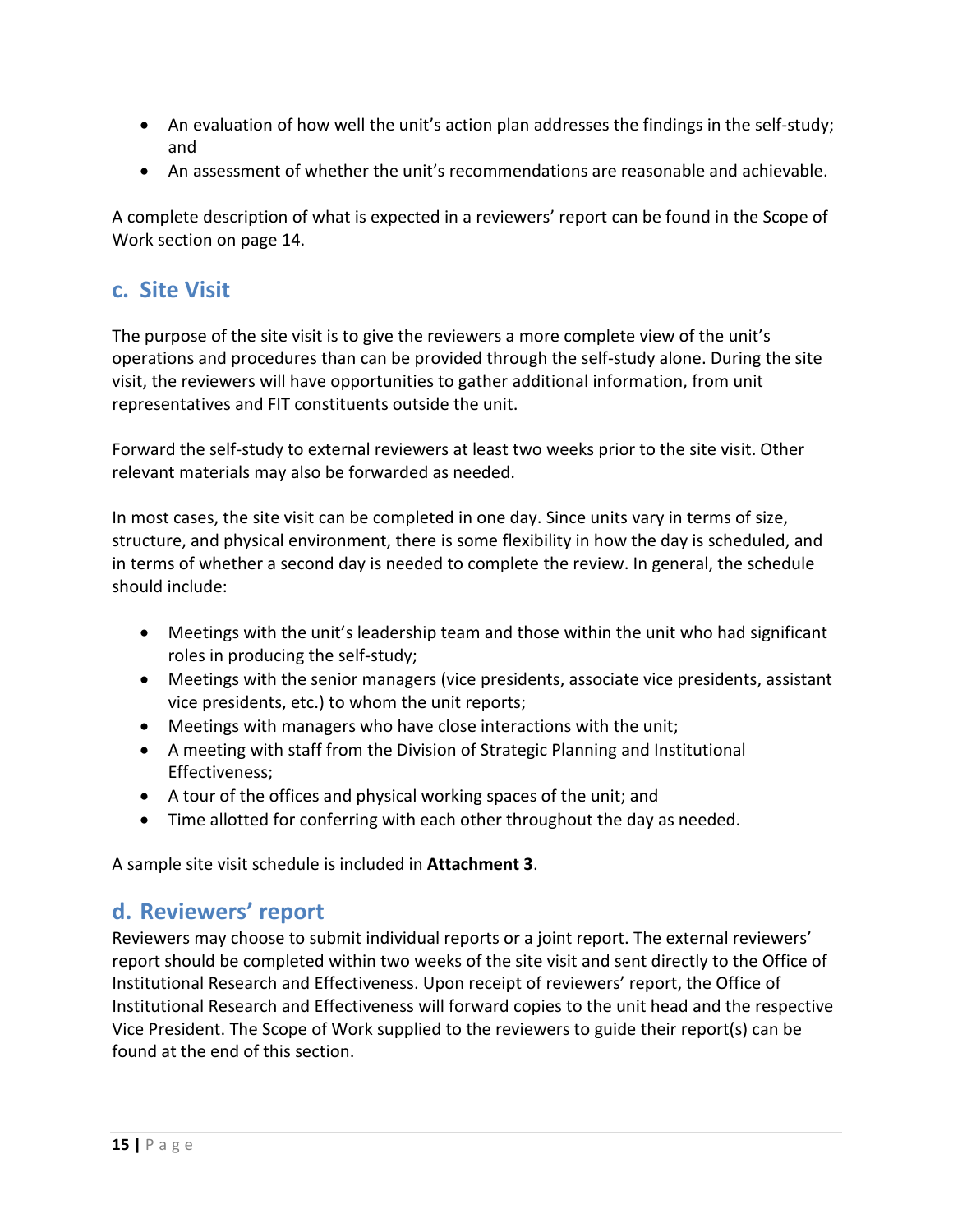## **e. Unit's response to reviewers' report**

As stated previously, the external reviewers' report should be received within two weeks of the site visit and the next step is to review the report. This is best done by the unit head and members of the team who have participated in the process. Prepare a written response to the reviewers' report which addresses each of their observations and recommendations.

## **f. Revision of action plan (as needed)**

Revise the unit's original action plan if necessary based on the findings in the external reviewers' report.

## **g. External Reviewer's Scope of Work, Administrative Unit Review**

External reviewers are an essential part of FIT's administrative review process, providing independent and informed perspectives as to how a unit compares to others in the field. Reviewers evaluate and offer constructive recommendations for a unit based upon an analysis of its strengths and weaknesses. This helps ensure that FIT's administrative units meet the needs of their internal and external stakeholders and align with FIT's strategic goals.

The engagement to conduct an external review at the Fashion Institute of Technology consists of three components:

- 1. Review of the unit's self-study, the FIT Strategic Plan, and other materials as needed.
- 2. A site visit, which usually lasts a full working day, from 8:00 a.m. to 5:00 p.m. However, the timing and length is flexible, depending on the unit's needs.
- 3. Preparation of a report (either individually or jointly with a second reviewer), to be submitted within two weeks of the site visit.

A stipend is provided to the reviewers to compensate them for the work related to review of materials, the site visit, and the preparation of the report. In addition, FIT will reimburse the reviewers for travel, lodging, and meals expenses associated with the site visit.

## External Reviewer's Report:

In a report of approximately 6-9 pages, reviewers will comment upon the strengths and weaknesses of the unit, with reference to the self-study report and site visit. Reviewers may choose to write one report together, or to submit separate reports. The areas listed below should be addressed; in each area there is at least one guiding question to consider. Reviewers are encouraged to address other topics that arise during the course of their review that they see as relevant to the unit's success.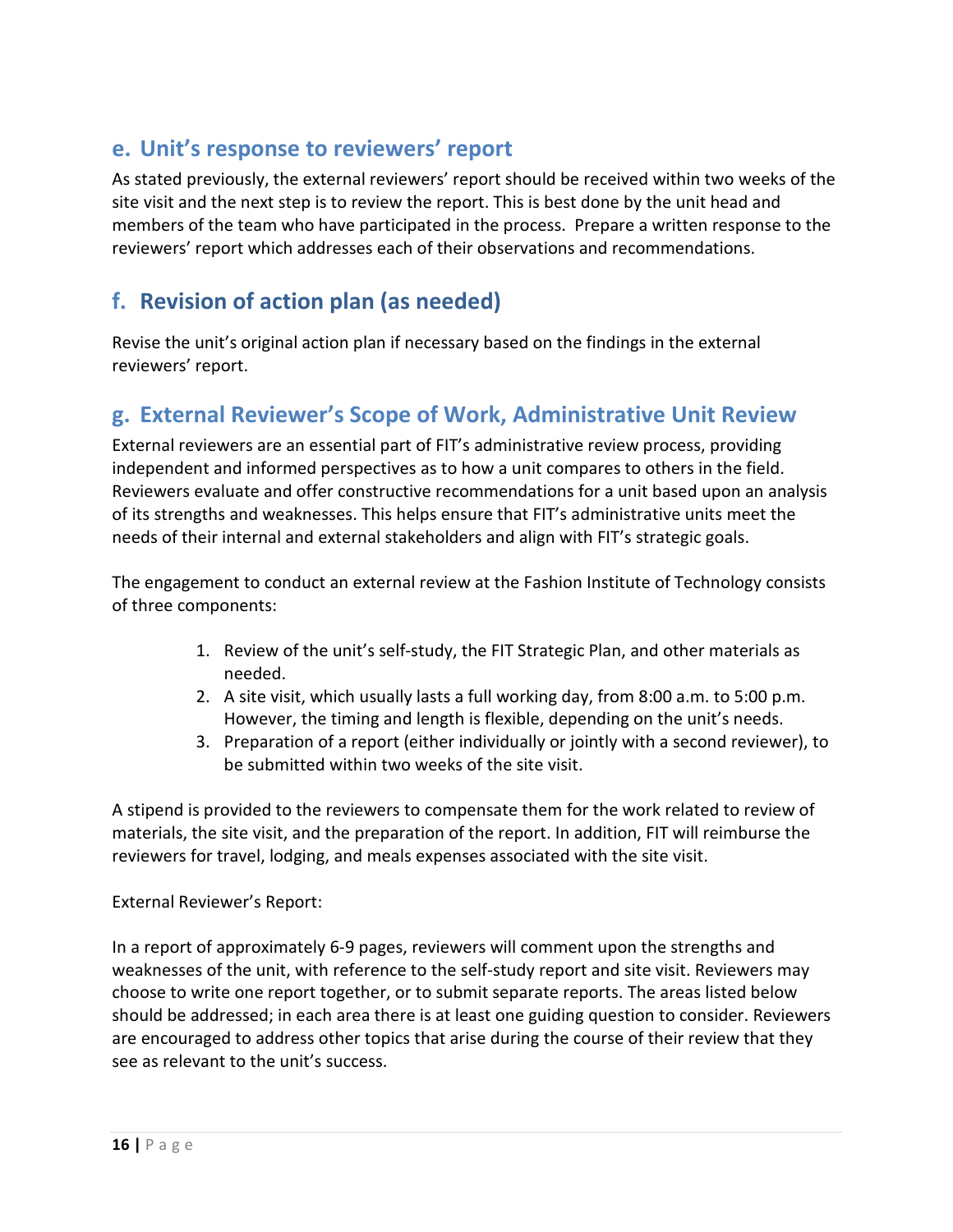Mission, Past History, Key Functions and Processes, and Future Vision and Planned Initiatives

- Is the unit's mission clear and appropriate? Does it align with FIT's mission, the division's mission and the strategic plan and the professional standards in this field?
- Do the unit's key functions and processes align with its mission and conform to the standards of the profession/field?
- Does the unit's self-study align with what you observed in your visit to the campus and discussions with various stakeholders? Why or why not?

## Resources and efficiency

- Does the unit have adequate personnel and budgetary resources to accomplish its key functions?
- Can the unit increase its effectiveness and efficiency through improved use of technology, changes in organizational structure, or increased staff training? If so, suggest how this could be accomplished.

Evaluation of self-study and assessment evidence

- Has the unit gathered sufficient assessment evidence to evaluate its operations? If not, suggest additional evidence that might be required.
- Has the unit drawn the right conclusions from the evidence presented in the self-study?

Overall Evaluation, Recommendations and Action Plan

- Please evaluate the unit in terms of best practices in the field. If there are widely accepted standards for the field, please use those as a general guide to the evaluation (no need to evaluate criteria by criteria, but keep the standards in mind). CAS standards may be relevant for many student services areas.
- Evaluate the unit's action plan. Are the recommendations supported by evidence? Are the items included reasonable and achievable?
- Please respond to any specific questions or issues for which the unit or College has asked for feedback.
- With only current resources or a modest infusion of new ones, what specific recommendations could improve the program, marginally or specifically? What recommendations do you have to help the program improve or strengthen?

We welcome other comments on topics not noted above.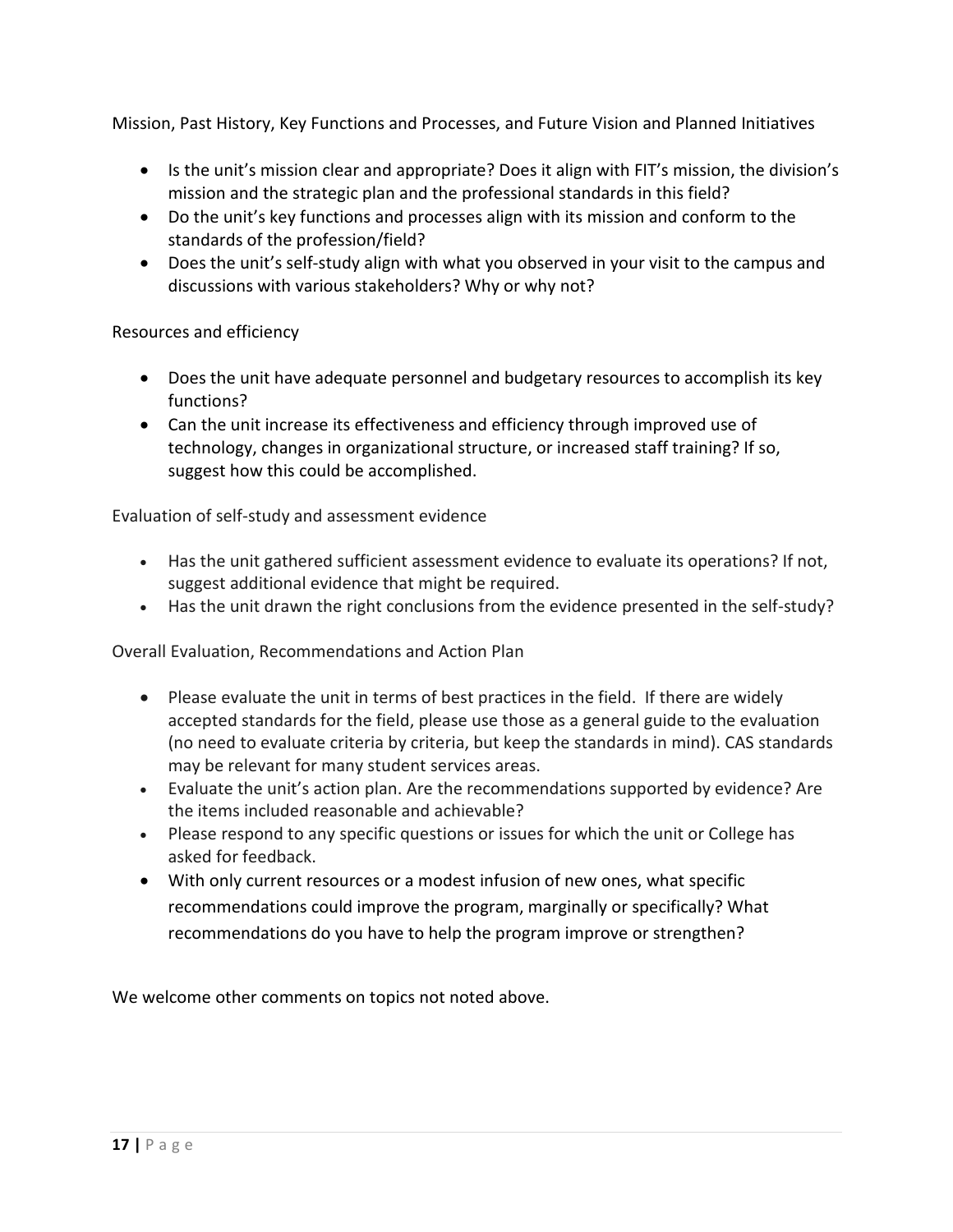## <span id="page-18-0"></span>**Phase 3: Use of Results**

The final phase of the administrative review process is closing the loop which includes:

- The distribution of all informational materials (self-study, reviewers' report, latest version of action plan) to closing the loop meeting participants and other interested parties;
- A wrap-up meeting; and
- The development of a final action plan.

Participants in the Use of Results process includes unit representatives, the respective vice president, and staff from the Division of Strategic Planning and Institutional Effectiveness.

The meeting will include a discussion of the following topics:

- the meaning and significance of the assessment results;
- the findings of the self-study and conclusions of the reviewers; and
- the actions that should be taken in light of the findings of the review process.

The wrap-up meeting should result in an agreement on the proposed outcomes and a commitment to move forward on the agreed upon action plan recommendations.

Notes will be taken during the meeting and minutes prepared by Institutional Research and Effectiveness staff. These minutes, after review by the participants, will be maintained as a record of the discussions and recommendations made during the meeting.

Unit representatives will prepare a final action plan based on the recommendations.

**Note**: Actions that have budgetary implications must go through the college budget planning process, with the administrative review results provided as supporting materials.

The action plan will be included with the final report and presented to the unit's vice president, who will present it to the president.

Results from the administrative review process may be used in the goal-setting and performance evaluations for senior administrators.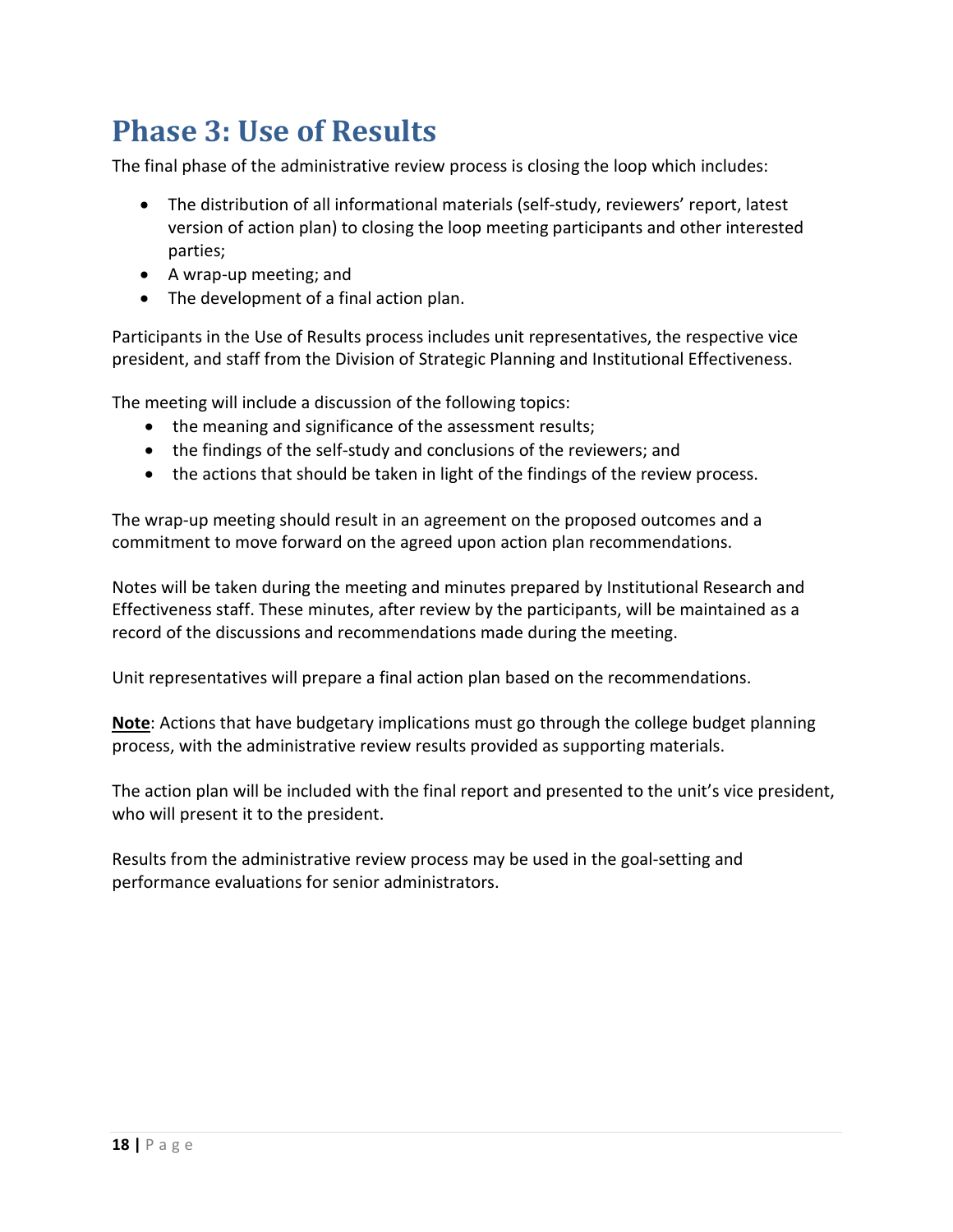## **Administrative Review: Final Action Plan and Executive Summary**

The final action plan serves as the documentation for completing the self-study and assessment process. It is posted for the College community on MyFIT, along with a brief summary of the self-study process and the findings.

| Overview of Self-Study: Provide the timeline for the self-study (including dates of visit and wrap-up |
|-------------------------------------------------------------------------------------------------------|
| meeting) and reviewers' names and affiliations.                                                       |
|                                                                                                       |
|                                                                                                       |
|                                                                                                       |
|                                                                                                       |
|                                                                                                       |
|                                                                                                       |
|                                                                                                       |
|                                                                                                       |
|                                                                                                       |
| <b>Brief Summary of Key Findings:</b>                                                                 |
|                                                                                                       |
|                                                                                                       |
|                                                                                                       |
|                                                                                                       |
|                                                                                                       |
|                                                                                                       |
|                                                                                                       |
|                                                                                                       |
|                                                                                                       |
|                                                                                                       |
| Overview of Action Items: Explain rationale behind selection of the agreed-upon action items.         |
|                                                                                                       |
|                                                                                                       |
|                                                                                                       |
|                                                                                                       |
|                                                                                                       |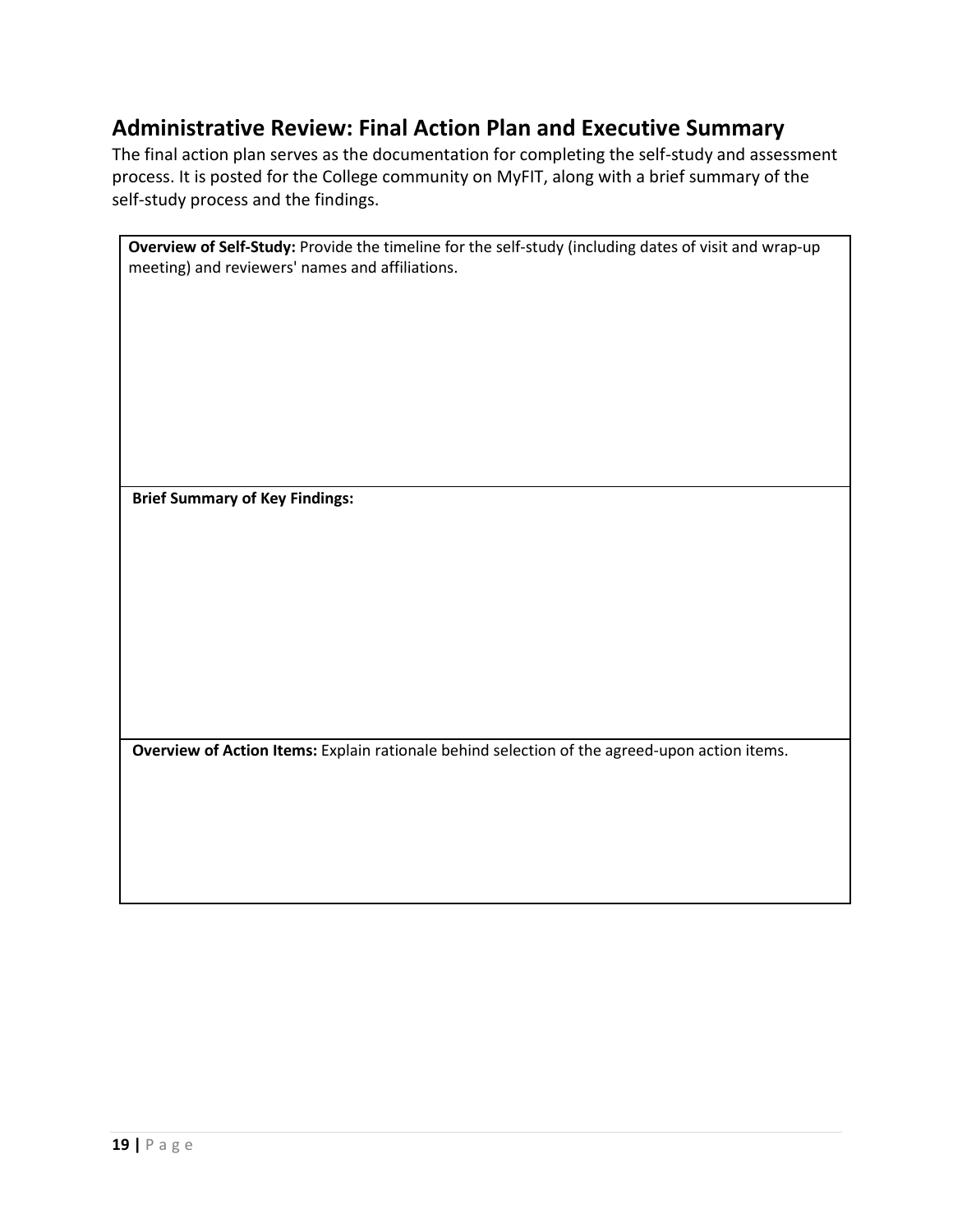| No.            | Action Steps: In addition to the action step,<br>please note whether this action is: New as a<br>result of self-study; currently planned;<br>recently implemented | Lead<br><b>Responsibility</b> | <b>Implementation Plan with</b><br><b>Timeline</b> | <b>Budgetary</b><br>Impact.<br>List items<br>requiring<br>additional<br>resources | <b>Intended Outcomes:</b><br>What observable<br>changes are expected<br>as a result of the<br>action step? |
|----------------|-------------------------------------------------------------------------------------------------------------------------------------------------------------------|-------------------------------|----------------------------------------------------|-----------------------------------------------------------------------------------|------------------------------------------------------------------------------------------------------------|
| 1              |                                                                                                                                                                   |                               |                                                    |                                                                                   |                                                                                                            |
| $\overline{2}$ |                                                                                                                                                                   |                               |                                                    |                                                                                   |                                                                                                            |
| 3              |                                                                                                                                                                   |                               |                                                    |                                                                                   |                                                                                                            |
| 4              |                                                                                                                                                                   |                               |                                                    |                                                                                   |                                                                                                            |
| 5              |                                                                                                                                                                   |                               |                                                    |                                                                                   |                                                                                                            |
| 6              |                                                                                                                                                                   |                               |                                                    |                                                                                   |                                                                                                            |

Note: Version published on MyFIT will only include the Action steps and Intended results; other columns will be hidden.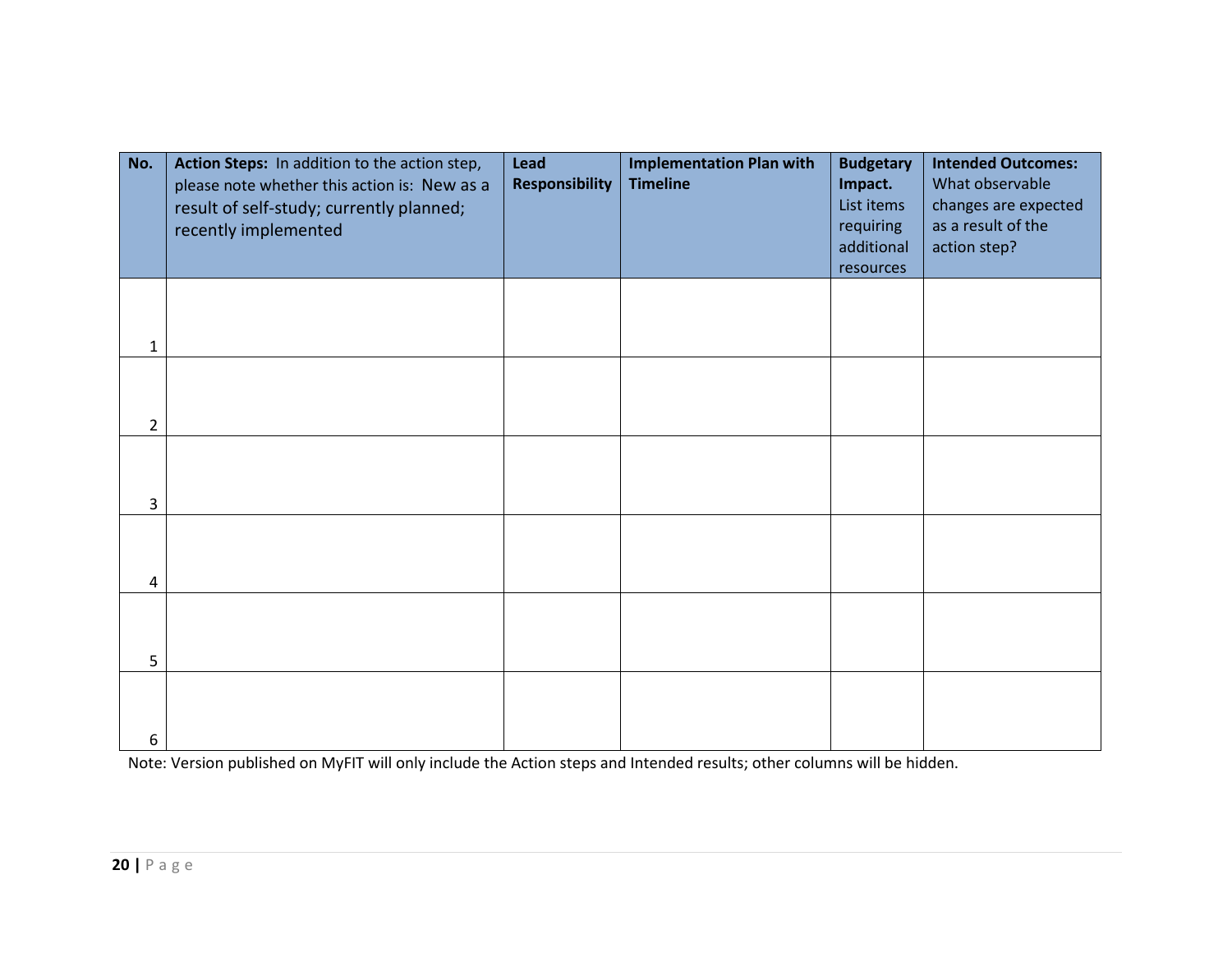## <span id="page-21-0"></span>**Attachments**

- 1. Mission Statement, Key Functions, Assessment Methods, and Assessing Student Learning
- 2. SWOT Analysis Instructions
- 3. External Review Process
- 4. General Timeline for Administrative Reviews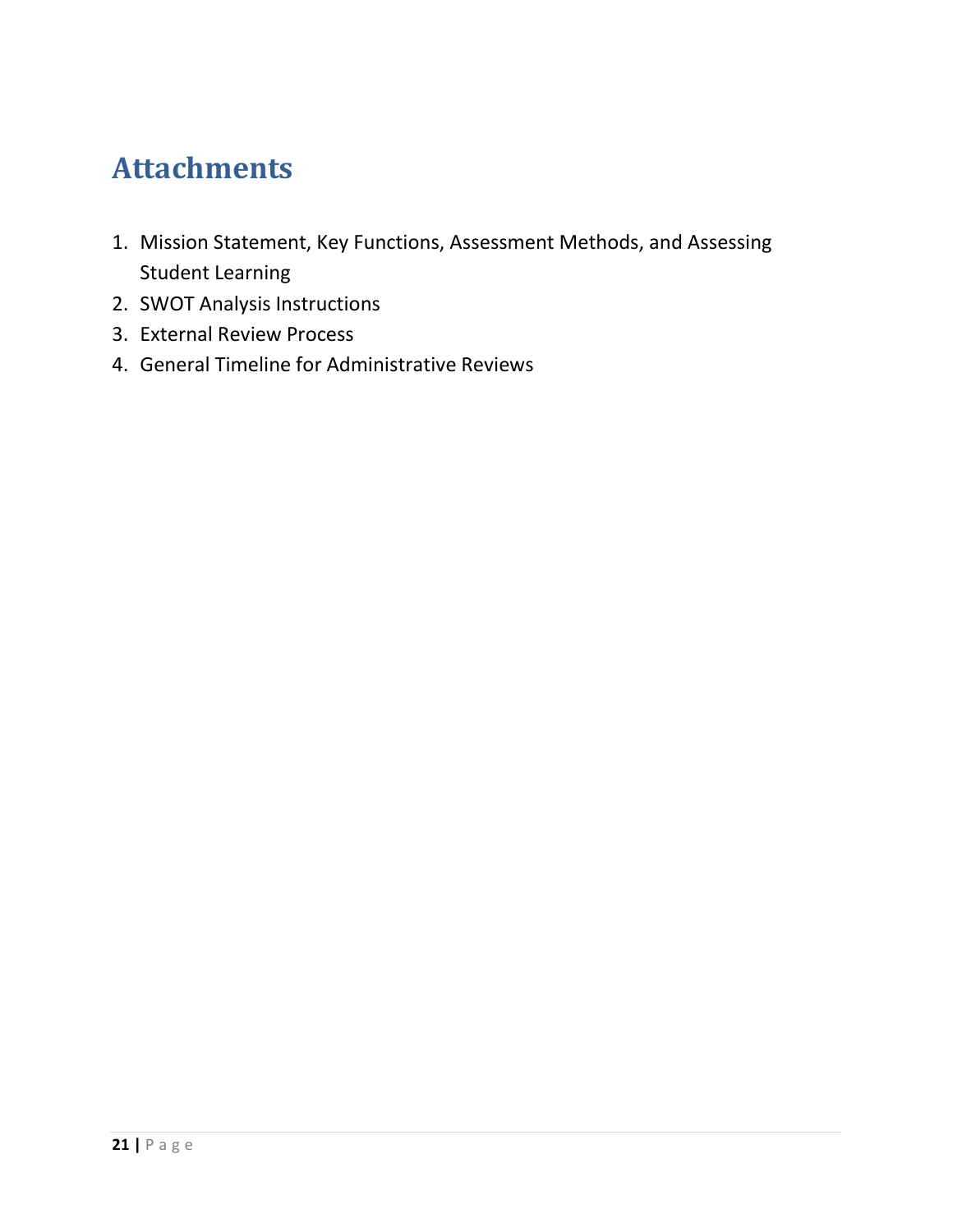## <span id="page-22-0"></span>**Attachment 1—Mission Statement, Key Functions, Assessment Methods, and Student Learning Assessment**

## **Writing a Mission Statement**

A **Mission Statement** is a concise statement outlining the general purpose, functions, and principles guiding the practices of an institution, school, an academic department, or an administrative department. It is a broad statement of what the unit is, what it does and why, and for whom.

A mission statement should be no more than a few sentences in length. While it should be clear and concise, it should also be distinctive. If the name of the unit was removed, the mission statement should not be applicable to another office at FIT or elsewhere. In contrast to a vision statement, which looks to a unit's future aspirations, a mission statement clearly and concisely defines the current purpose and primary functions.

### **Relationship of Unit Mission Statement to College and Division Mission Statements**

All units at FIT contribute to the mission of the Fashion Institute of Technology:

FIT prepares students for professional excellence in design and business through rigorous and adaptable academic programs, experiential learning and innovative partnerships. A premier public institution in New York City, FIT fosters creativity, career focus, and a global perspective and educates its students to embrace inclusiveness, sustainability and a sense of community.

Units do not need to directly state that they support the FIT mission. Instead, the phrases and ideas used in unit mission statements will "align" with FIT's institutional mission and the division's mission by reflecting certain aspects of it. For example, some areas of student services are likely to bring in the concepts of inclusiveness and community, whereas a unit such as Career and Internship Services would emphasize the aspects of career focus and New York City partnerships. Units that support the mission but do not directly interface with students might emphasize their purpose within a public higher education institution.

Below are two examples of mission statements from offices at FIT:

## **Center for Excellent in Teaching:**

With the goal of improving teaching and student learning through professional development, the FIT Faculty Development Program, anchored by the Center for Excellence in Teaching, assists and supports faculty in the development, use and assessment of effective instructional and curricular strategies. The CET provides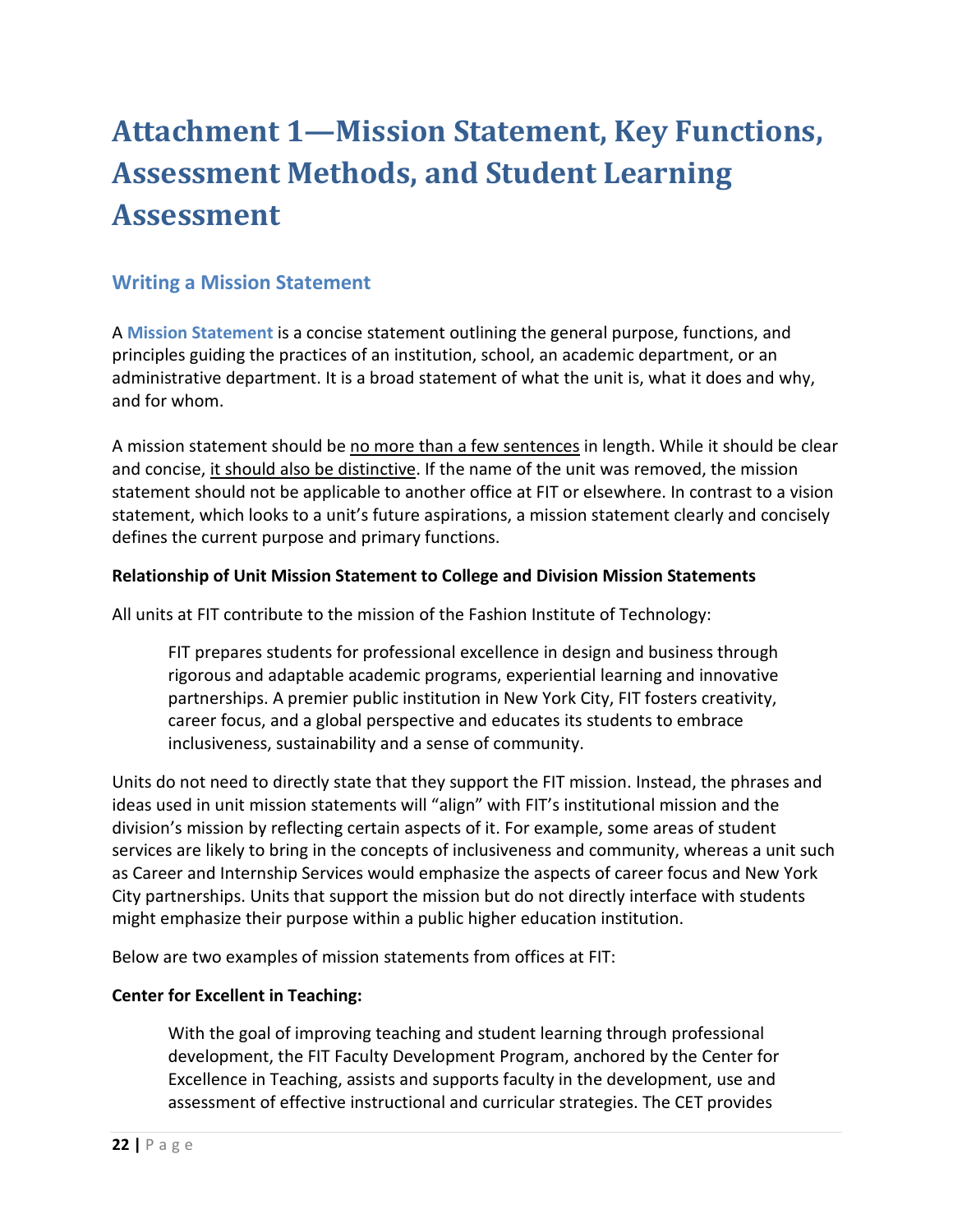support for innovative, educational exploration across the curriculum, and seeks to foster a community of teaching practice. CET also works collaboratively with faculty to incorporate student-centered, pedagogically-sound technology into the classroom.

### **Office of Institutional Research and Effectiveness:**

The Office of Institutional Research and Effectiveness collects, manages, and analyzes data and information to support internal planning, decision-making, and accreditation activities and to meet the reporting requirements of external constituencies. The Office promotes continuous improvement by providing leadership in the periodic program review for academic programs and administrative units as well as in assessing student learning.

Mission statements should periodically be reviewed, since purpose and functions can evolve over time. If the mission is no longer stated in a way that seems accurate and relevant, it should be revised or even rewritten.

## **Identifying Key Functions**

The purpose of the assessment component of an administrative review is for a unit to evaluate itself in terms of how well it performs its key functions and to gather information to inform action steps for improvement, if necessary. Key functions are defined as the main activities that a unit performs in order to fulfill its mission. They should not be confused with goals (as in the strategic plan) which are those things we want to accomplish.

Below is an example of a key function and associated action steps for improvement in the Office of Institutional Research and Effectiveness. This demonstrates the difference between a key function and a shorter-term goal or initiative.

| <b>Key Functions</b>                                                                                                                                                | <b>Action Step</b>                                                                                                                   |
|---------------------------------------------------------------------------------------------------------------------------------------------------------------------|--------------------------------------------------------------------------------------------------------------------------------------|
| Manage the administration of student,<br>staff, and faculty surveys within the IRE<br>office and coordinate surveys<br>undertaken by other offices campus-<br>wide. | A. Investigate new survey software as<br>alternative to current SurveyMonkey account<br>to identify better options                   |
|                                                                                                                                                                     | B. Begin a campus-wide effort to improve and<br>better manage alumni contact information to<br>improve alumni survey response rates. |

As action steps are identified, it is important to think about how to assess the success of the results. However, the assessment component of an administrative review should mainly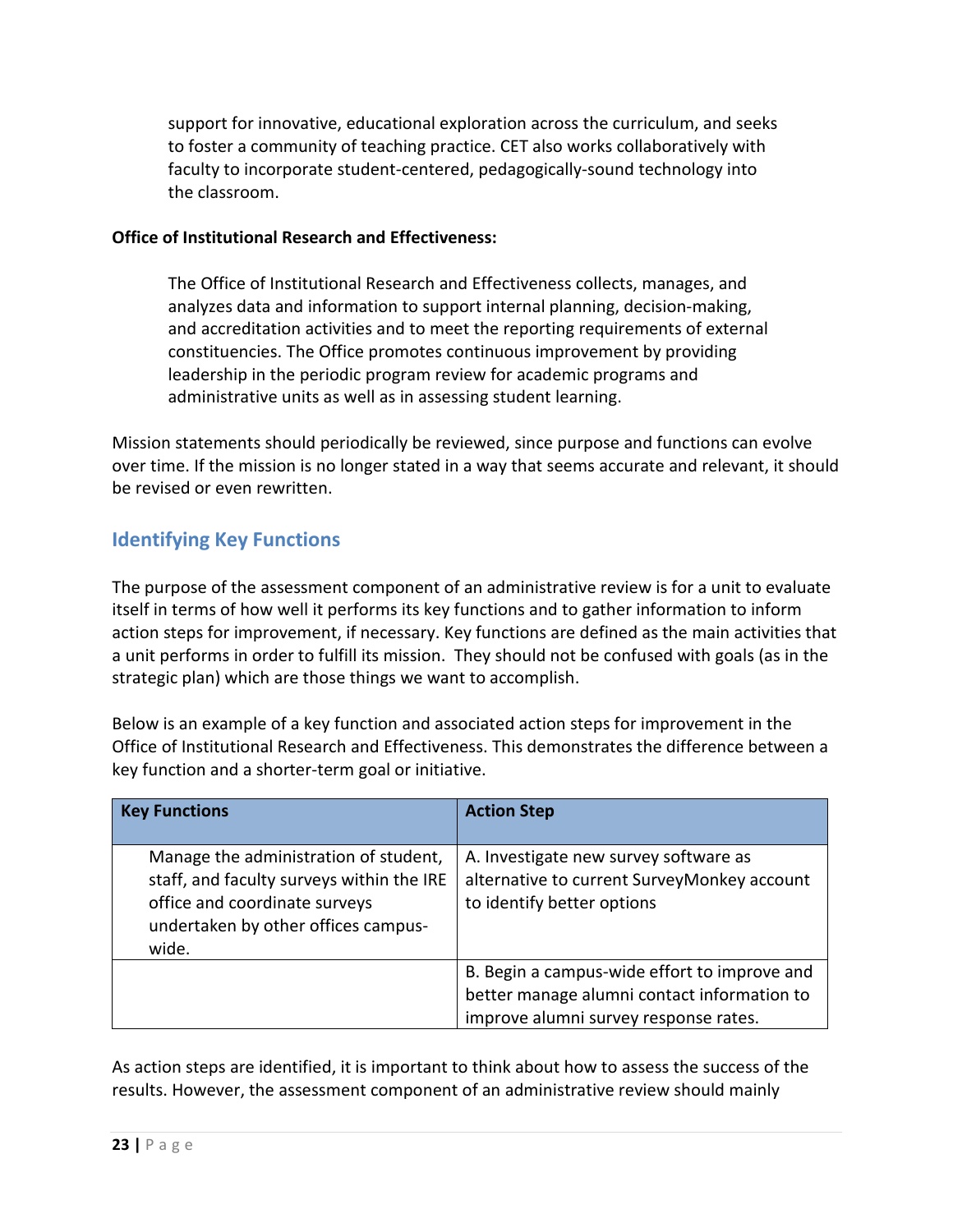address assessing the key functions, since this review focuses on the unit overall. What evidence can the unit compile about how well it performs its basic functions? Assessment evidence can also help units identify their strengths and weaknesses, and point to areas of improvement.

## **Assessment Approaches**

For each key function, list the possible assessment methods for measuring or otherwise evaluating its performance. For administrative units, assessment approaches should ideally include metrics that measure volume of the unit's activities as well as assessments that are more evaluative, providing information about quality and satisfaction. The chart below provides examples of these two types of assessment evidence.

| <b>Transactional Metric</b> | <b>Evaluative Assessment</b> | Comment                               |  |
|-----------------------------|------------------------------|---------------------------------------|--|
|                             | <b>Measure</b>               |                                       |  |
| Number of students seen     | *Survey of students          | The number of students advised        |  |
| at Academic Advising        | *Focus groups with           | provides important information        |  |
| Center each term            | students                     | about unit workload and ability to    |  |
|                             | *Metric that relates to      | handle its mission but does not       |  |
|                             | effectiveness of advising    | capture whether or not students       |  |
|                             | (e.g. # of students who      | receive effective advising            |  |
|                             | report advising mistake)     |                                       |  |
| Number of teaching          | *Survey or focus groups      | Tracking the number of workshops      |  |
| workshops offered to        | with attendees               | and attendees is important            |  |
| instructors; number of      | * Metrics relating to        | information, but it is also necessary |  |
| attendees to workshops      | effectiveness of             | to try to determine whether the       |  |
|                             | workshops (e.g. # of         | workshops are effective at            |  |
|                             | instructors who adopt        | improving instruction and are         |  |
|                             | new pedagogy, etc.)          | meeting faculty needs                 |  |

## **Assessment Methods:**

The information below provides additional ideas for brainstorming assessment evidence of unit effectiveness:

| <b>Type of Indicator of</b><br><b>Success</b> | <b>Definition</b>                              | <b>Indicators of success</b>                                  |
|-----------------------------------------------|------------------------------------------------|---------------------------------------------------------------|
| Quality                                       | The quality of service<br>provided by the unit | Access: providing approachability<br>and ease of contact.     |
|                                               |                                                | Communication: listening to<br>stakeholders and acknowledging |

Adapted from Oregon State University (2006). *Assessment: A thinking person's process*, pp. 7-8, 37-41.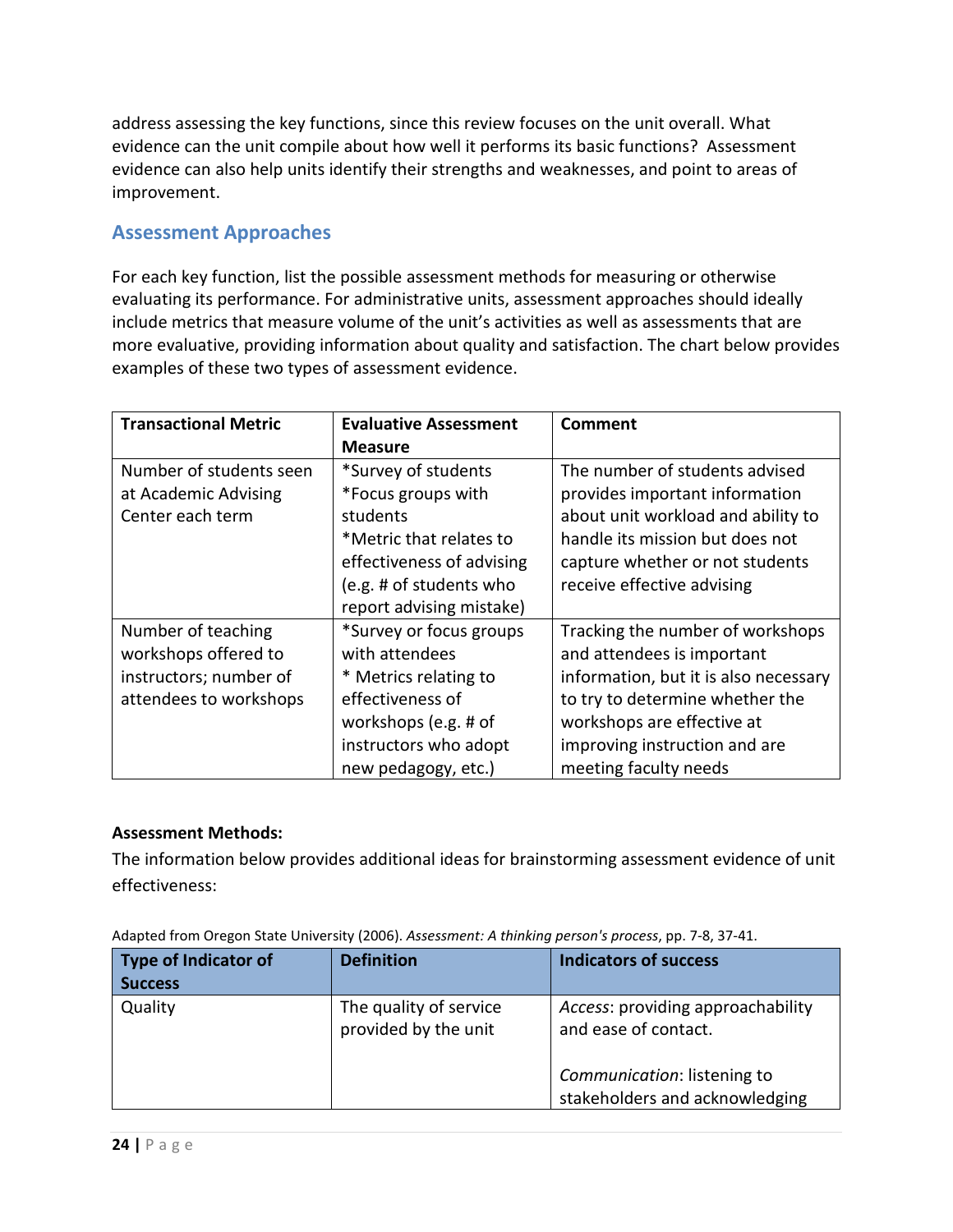|          |                                                                                                                         | comments; using easy-to-<br>understand messaging.                                                                                                                                                |
|----------|-------------------------------------------------------------------------------------------------------------------------|--------------------------------------------------------------------------------------------------------------------------------------------------------------------------------------------------|
|          |                                                                                                                         | Courtesy: showing consideration,<br>politeness, and respect.                                                                                                                                     |
|          |                                                                                                                         | Credibility: maintaining honesty<br>and trustworthiness.                                                                                                                                         |
|          |                                                                                                                         | Empathy: making an effort to know<br>and anticipate stakeholders' needs.                                                                                                                         |
|          |                                                                                                                         | Security: ensuring stakeholders'<br>freedom from danger, doubt, or<br>risk; confidentiality.                                                                                                     |
|          |                                                                                                                         | Tangible: maintaining appearance<br>of facilities, equipment, staff, and<br>materials.                                                                                                           |
| Quantity | Statistics regarding the<br>services the unit provides<br>and stakeholders' use of<br>and/or satisfaction with<br>them. | Examples include numbers of<br>materials produced, workshops<br>presented, or stakeholders served<br>within a given timeframe,<br>percentage of stakeholders<br>satisfied with their experience. |
| Action   | Measurable result of a<br>unit effort.                                                                                  | Application: stakeholders<br>demonstrate ability to access and<br>use unit services.                                                                                                             |
|          |                                                                                                                         | Comprehension: stakeholders<br>demonstrate understanding of unit<br>function(s) and policies.                                                                                                    |

These are just a few examples. Other indicators may relate to accuracy or efficiency of a unit. The Office of Institutional Research and Effectiveness can work with units to determine suitable assessment approaches.

## **Methods of Data Collection**

There are a number of ways to measure the success of a desired outcome. Below is a list of possible methods, adapted from the work of evaluation specialist Ellen Taylor-Powell.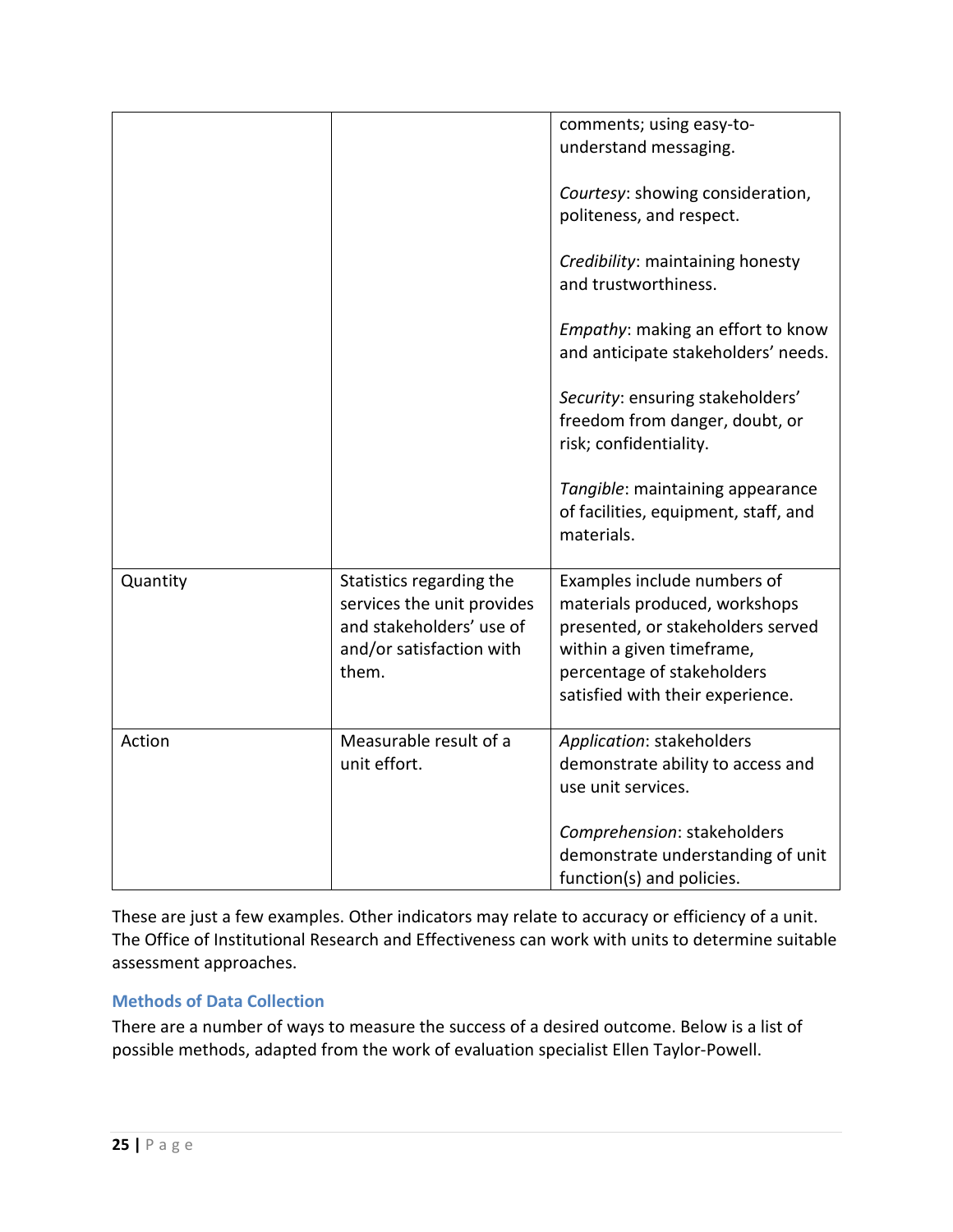- **Case study**: an in-depth examination of a particular service or undertaking (e.g., a specific program or stakeholder group), case studies use multiple sources of information and data-collection methods to provide as complete a picture as possible.
- **Document analysis**: the analysis and summary of existing materials (e.g., a review of a unit's communications materials).
- **Expert review**: an examination by a panel of experts in related field(s).
- **Interview**: conducted in-person or by telephone, interviews can range from tightly structured or open-ended and conversational.
- **Group assessment**: anonymous balloting, brainstorming sessions, community forums, and focus groups of stakeholders are all examples of group assessments.
- **Logs**: chronologically kept records of data and/or observations by relevant unit member(s).
- **Observation**: the collection of information through seeing and listening.
- **Photographs, slides, or videos**: any unwritten documentation that provides evidence of an outcome should be considered (e.g., before-and-after photographs of a renovated space).
- **Portfolio review**: a collection of materials encompassing the breadth and scope of an activity or program.
- **"Secret shopper"**: an anonymous evaluator of unit service(s).
- **Survey**: the collection of standardized information through structured questionnaires. Surveys may be completed on site, online, by telephone, or through mail or email.
- **Testimonials**: statements, provided by stakeholders, expressing their personal experiences with unit services.
- **Tests**: the use of established standards to assess knowledge, skill, or performance. These can include tests of unit members' understanding of policies, procedures, and specialized technology and tests of stakeholders' understanding of unit policies and procedures.
- **Unobtrusive measures**: the gathering of information without the knowledge of people in the setting (e.g., wear and tear on a mat placed in front of a display).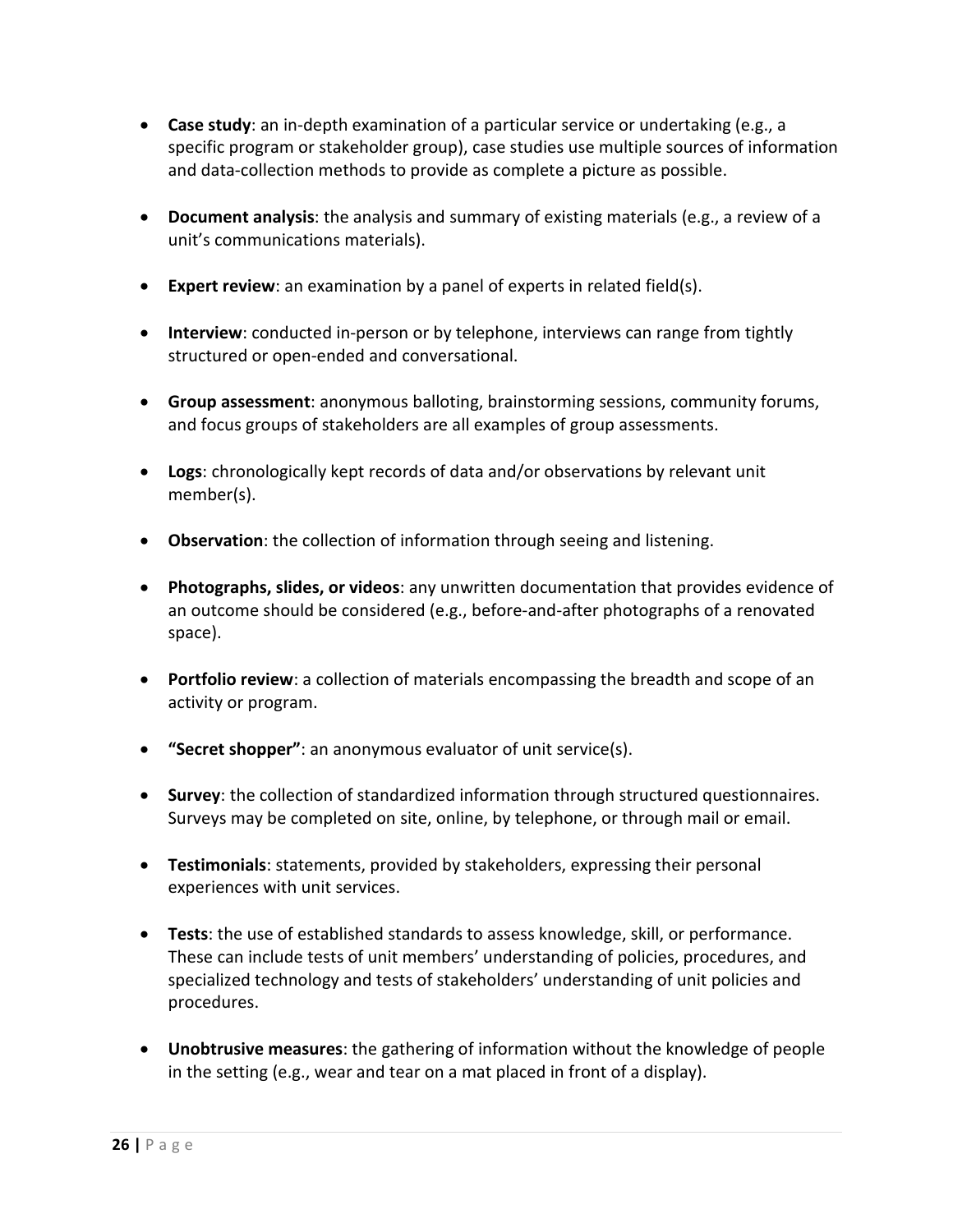## **Assessment of Student Learning**

#### **Writing Student Learning and Development Outcomes**

**Student Learning and Development Outcomes** are written in clear, concise statements that describe an observable achievement a participant will be able to demonstrate. SLDOs can be written at a variety of levels, such as an entire program or for a particular event. For the selfstudy, units should articulate SLDOs for the entire unit or for the key programs within the unit. Unit-level outcomes are supported by the events, workshop, and activities offered by the unit, in the same way that learning outcomes for academic degrees are taught through individual courses.

This simple formula can help you write an appropriate learning outcome:

Through participation in this FIT program, students will be able to ACTION VERB  $\quad$  +  $\quad$  WHAT STUDENT WILL LEARN/HOW STUDENT WILL DEVELOP

As discussed below, learning outcomes should be written in explicit and observable terms.

Here are some hypothetical examples:

Through participation in the Leadership Workshop Series, students will be able to explain FIT's approach to leadership through the LEAD framework and articulate what leadership personally means to them.

Through participation in the Leadership Workshop Series, students will be able to accomplish a task in a group setting and successfully navigate challenges when working with others.

As a result of RA training and experience working in the dorms, RAs will be able to resolve conflicts in a fair and respectful manner.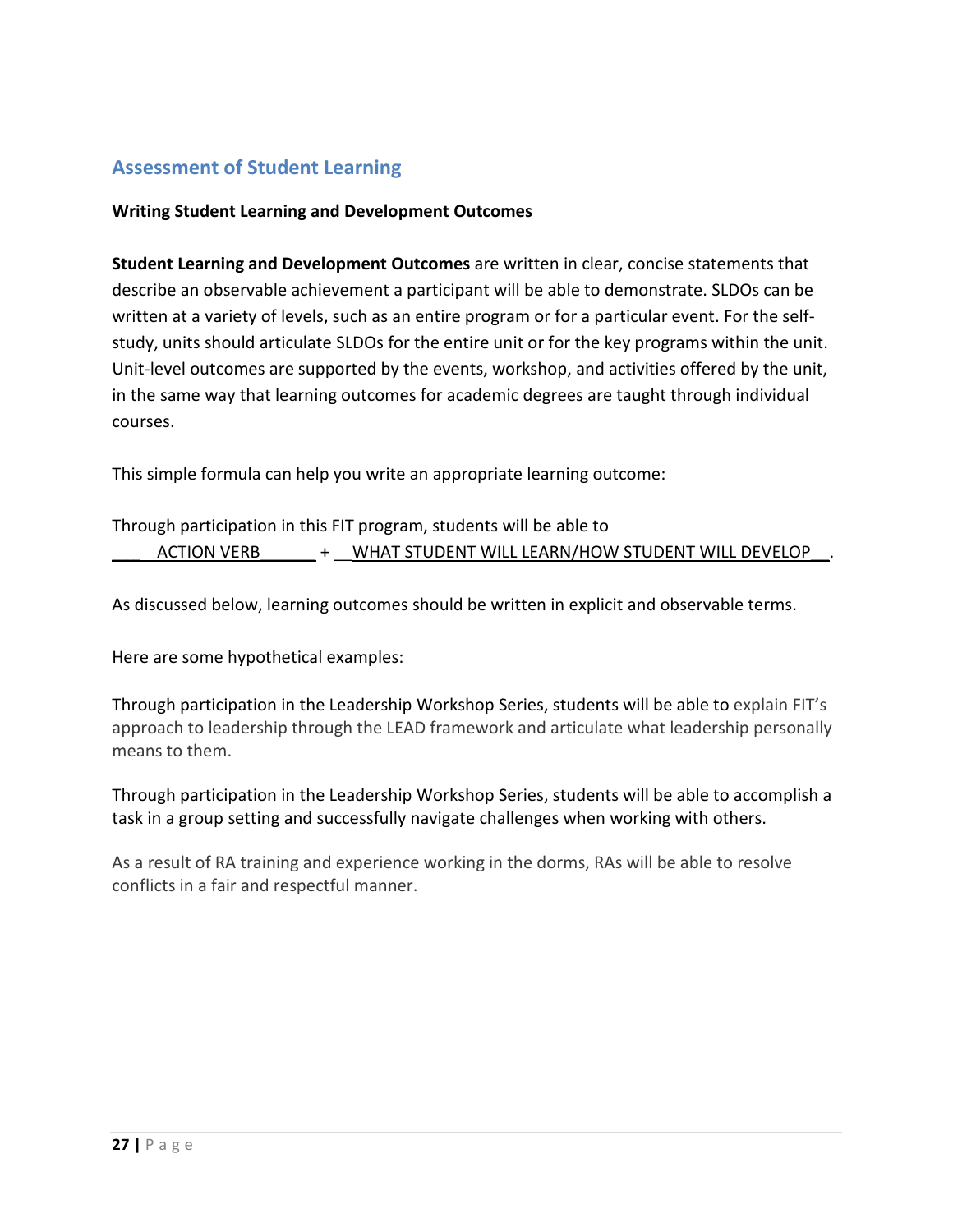FIT-ABLE, FIT's Office of Disability Services, connected its learning outcomes to CAS Domains and Dimensions. Here are a few examples:

| <b>Learning Outcomes</b>     | <b>CAS Domain</b>             | <b>CAS Dimensions</b>       |
|------------------------------|-------------------------------|-----------------------------|
| Students will be able to     | Cognitive complexity          | Reflective Thinking         |
| engage in reflective         |                               |                             |
| conversations with the FIT-  |                               |                             |
| ABLE office and periodically |                               |                             |
| reevaluate their             |                               |                             |
| accommodation needs,         |                               |                             |
| making adjustments as        |                               |                             |
| required                     |                               |                             |
| Students will be able to use | Knowledge acquisition,        | Connecting knowledge to     |
| knowledge of other           | construction, integration and | other knowledge, ideas, and |
| resources on campus to seek  | application                   | experiences.                |
| out the assistance they need |                               |                             |
| Students will be able to use | Practical competence          | Technical competence        |
| the database system to       |                               |                             |
| schedule appointments,       |                               |                             |
| exams, and new               |                               |                             |
| accommodation requests       |                               |                             |

## **Characteristics of Effective SLDOs:**

## They are stated in clear terms and describe specifically what students should be able to demonstrate

- *Poor:* Students will appreciate diversity of students at FIT.
- *Better:* Students will be able to explain the educational benefits of interacting with a diverse set of students at FIT, providing examples from their own educational careers.
- *Poor:* After going to the job search workshop, students will understand how to search for a job.
- *Better:* After participating in the job search workshop, students will be able to describe a job search strategy that is suitable for their field and interests.
- *Poor:* Students will demonstrate the skills needed to serve as a Resident Assistant.
- *Better:* Students will be able to organize well-attended community building events on their hall.
	- o *Explanation: Learning outcomes are supposed to define exactly what it is that students will demonstrate, in terms of knowledge, skills, or personal development. It is necessary to be specific about what students will be able to do. Avoid the term "demonstrate" since it is already implied in the concept of a learning outcome.*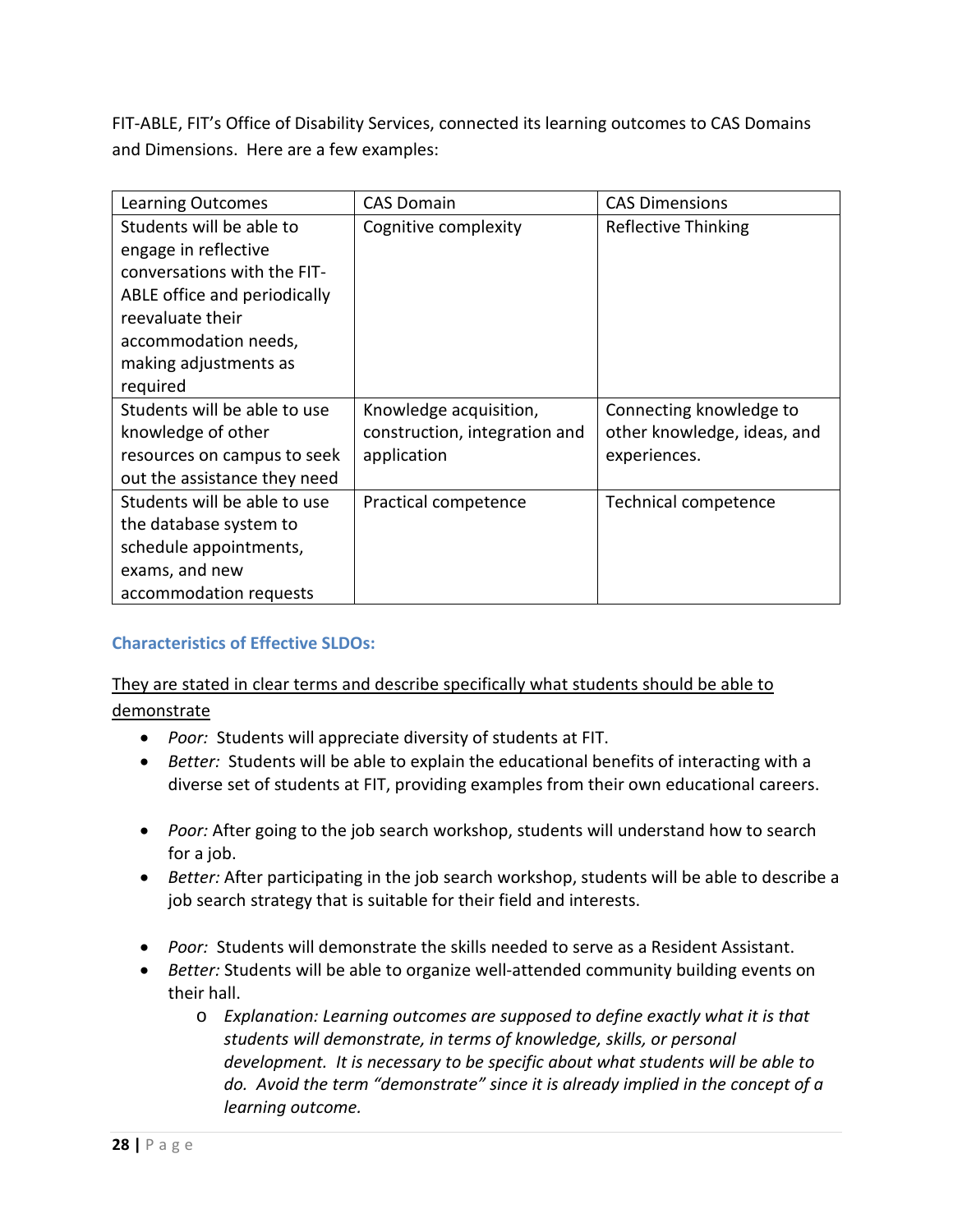## They are framed around the learning result and not the learning process, assignment or activities

- *Poor:* As a result of the time management workshop, students will become better at time management.
- *Poor:* Students will learn time management.
- *Poor:* Students will participate in a time management workshop.
- *Better:* Students will be able to discuss time management strategies, identify those they find most appropriate for themselves, and describe a plan to implement them.
	- o *Explanation:* Avoid framing learning outcomes around "improvement" or around the learning activity; instead, state what students will be able to do.

## They can be reasonably observed and measured.

• One advantage of well-written goals is that they help guide the choice of assessment methods. In the "poor" examples above, it would be difficult to determine how to assess whether a student "appreciates" diversity or "understands" how to search for a job. It is easier to determine whether a student can describe a job search strategy or can organize a successful event.

Similar types of learning can be bundled together into the same outcome if they are accomplished in the same activity and can be assessed or observed at the same time.

## **Choosing Action Verbs**

As may be evident, choosing the appropriate verb is the most important aspect of writing an effective student learning outcome. Learning outcomes phrased with concrete verbs will help guide the choice of assessment methods. It is much easier to assess whether a student can "define" something than whether he or she "appreciates" something. There are certain verbs that are fuzzy, passive, or unobservable…and are best avoided in learning outcomes. The "SINISTER Sixteen":

| Understand Appreciate <b>Comprehend</b> Grasp <b>Know See ACCEPT</b> |           |  |  |                           |  |
|----------------------------------------------------------------------|-----------|--|--|---------------------------|--|
| Have knowledge of Be aware of Be conscious of Learn                  |           |  |  |                           |  |
| Value                                                                | Apprehend |  |  | Be familiar with Perceive |  |

Bloom's taxonomy is widely used in education as a framework for cognitive learning, and is the most frequent resource faculty turn to when constructing student learning outcomes statements. The taxonomy categorizes six levels of cognitive thought in order of increasing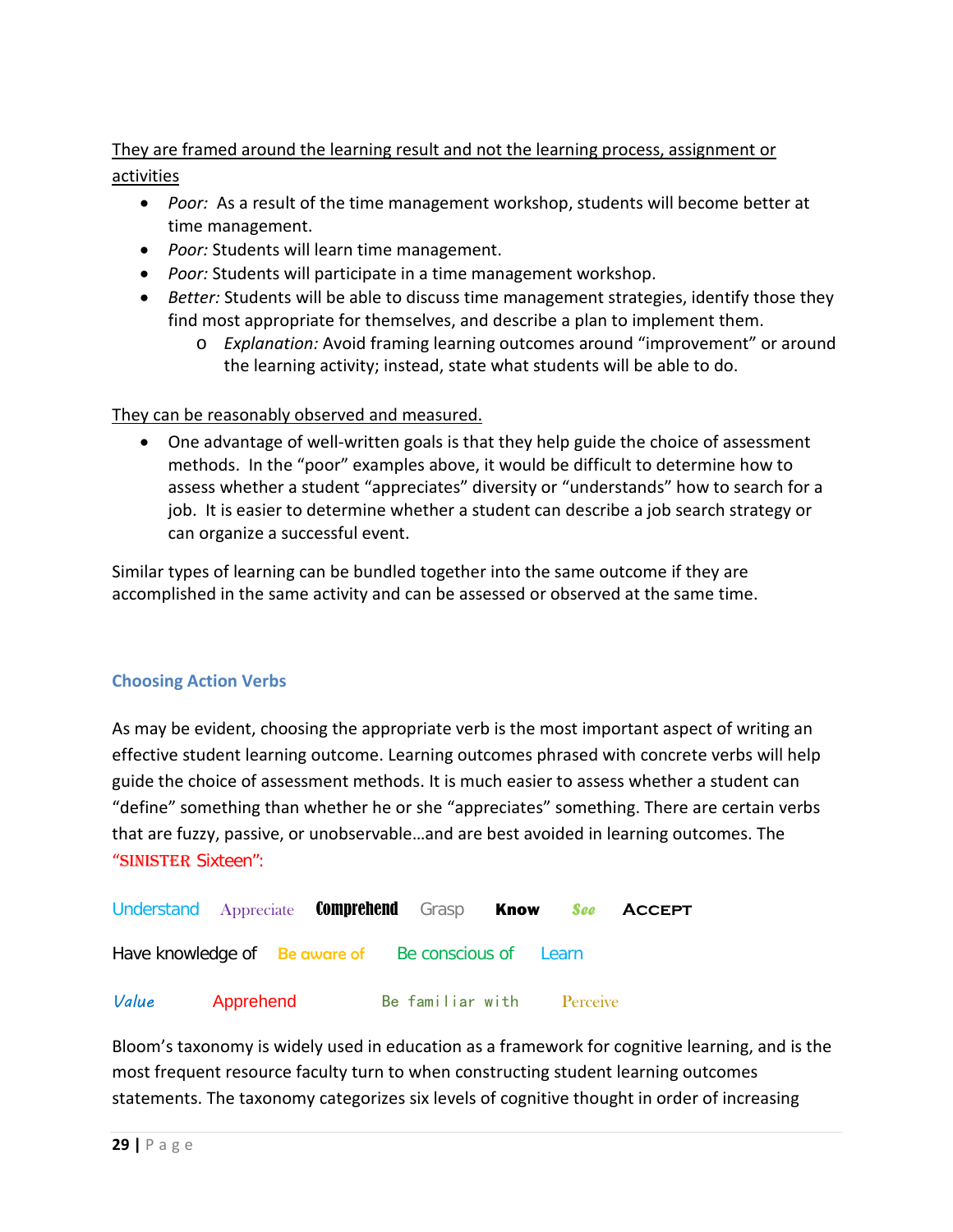complexity; learning at the higher levels is dependent on having attained prerequisite knowledge and skills at lower levels. The categorization of these verbs into levels is useful to help faculty choose verbs appropriate to the educational degree and situation. While this taxonomy covers the cognitive domain, most programs will also have learning outcomes in other areas, such intrapersonal development, practical competence, and more.

| Action Words for Bloom's Revised Taxonomy (Revised by Anderson and Krathwohl 2001) |                   |              |             |                 |             |  |
|------------------------------------------------------------------------------------|-------------------|--------------|-------------|-----------------|-------------|--|
| Knowledge                                                                          | <b>Understand</b> | <b>Apply</b> | Analyze     | <b>Evaluate</b> | Create      |  |
| define                                                                             | explain           | solve        | analyze     | reframe         | design      |  |
| identify                                                                           | describe          | apply        | contrast    | criticize       | compose     |  |
| describe                                                                           | interpret         | illustrate   | distinguish | evaluate        | create plan |  |
| list name                                                                          | paraphrase        | modify       | separate    | order           | formulate   |  |
| state                                                                              | summarize         | calculate    | select      | appraise        | invent      |  |
| match                                                                              | classify          | sketch       | categorize  | judge           | hypothesize |  |
| select                                                                             | compare           | complete     | connect     | support         | substitute  |  |
| locate recall                                                                      | differentiate     | interpret    | divide      | compare         | write       |  |
| reproduce                                                                          | discuss           | teach        | prioritize  | discriminate    | construct   |  |
| tabulate                                                                           | distinguish       | administer   | subdivide   | recommend       | integrate   |  |
| enumerate                                                                          | estimate          | employ       | survey      | assess          | modify      |  |
|                                                                                    | translate         | establish    | conclude    | choose          | produce     |  |
|                                                                                    | generalize        | examine      | correlate   | convince        | rearrange   |  |
|                                                                                    | give examples     | list         | diagram     | defend          | rewrite     |  |
|                                                                                    | group             | predict      | dissect     | find errors     | adapt       |  |
|                                                                                    | order             | simulate     | estimate    | grade           | anticipate  |  |
|                                                                                    | report            |              | outline     | measure         | collaborate |  |
|                                                                                    |                   |              |             | predict         | devise      |  |
|                                                                                    |                   |              |             | rank            | make        |  |
|                                                                                    |                   |              |             | test            | negotiate   |  |
|                                                                                    |                   |              |             | critique        | originate   |  |
|                                                                                    |                   |              |             | justify         | propose     |  |
|                                                                                    |                   |              |             | persuade        | reorganize  |  |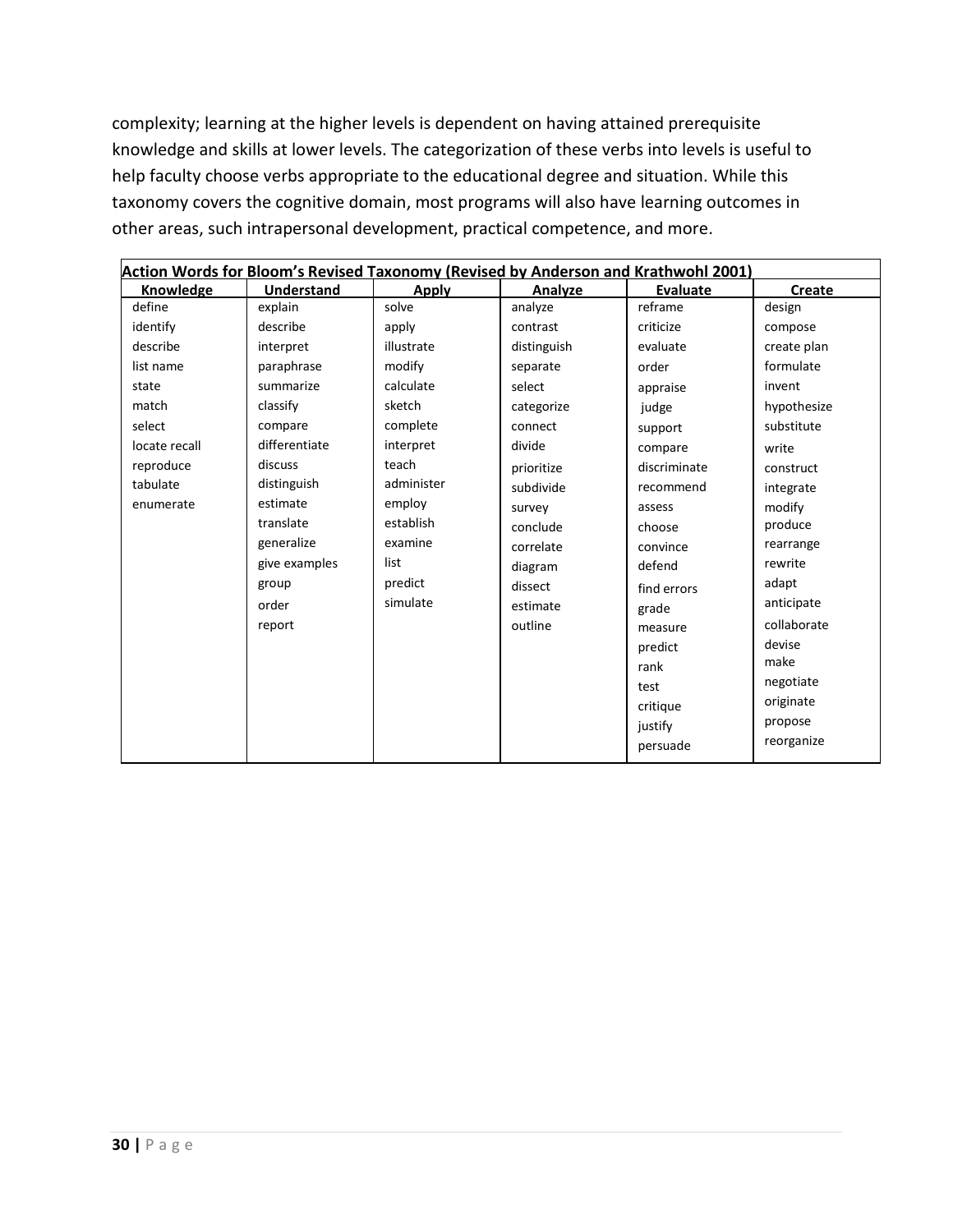## **Assessment Methods for Assessing Student Learning**

Assessment methods for assessing student learning generally differ from those used for assessing student effectiveness. Surveys can be used as evidence regarding student learning, as long as the questions are designed to capture what students think they've learned or how they've developed, rather than whether they were satisfied.

Assessment methods that more directly capture whether a student knows or can do something, rather than simply says he or she can, are generally more compelling. Possible tools to collect this sort of "direct" evidence include:

- Pre- and post-tests, or just post-tests
- Minute papers from activities or events
- Observations of student behaviors
- Demonstrations by students that they are able to do something (e.g. # of students who can do something)
- Evidence of changes in student behavior
- Assessment of student behavior through rubrics or checklists applied by faculty or staff
- <span id="page-31-0"></span>• Peer assessment of student behavior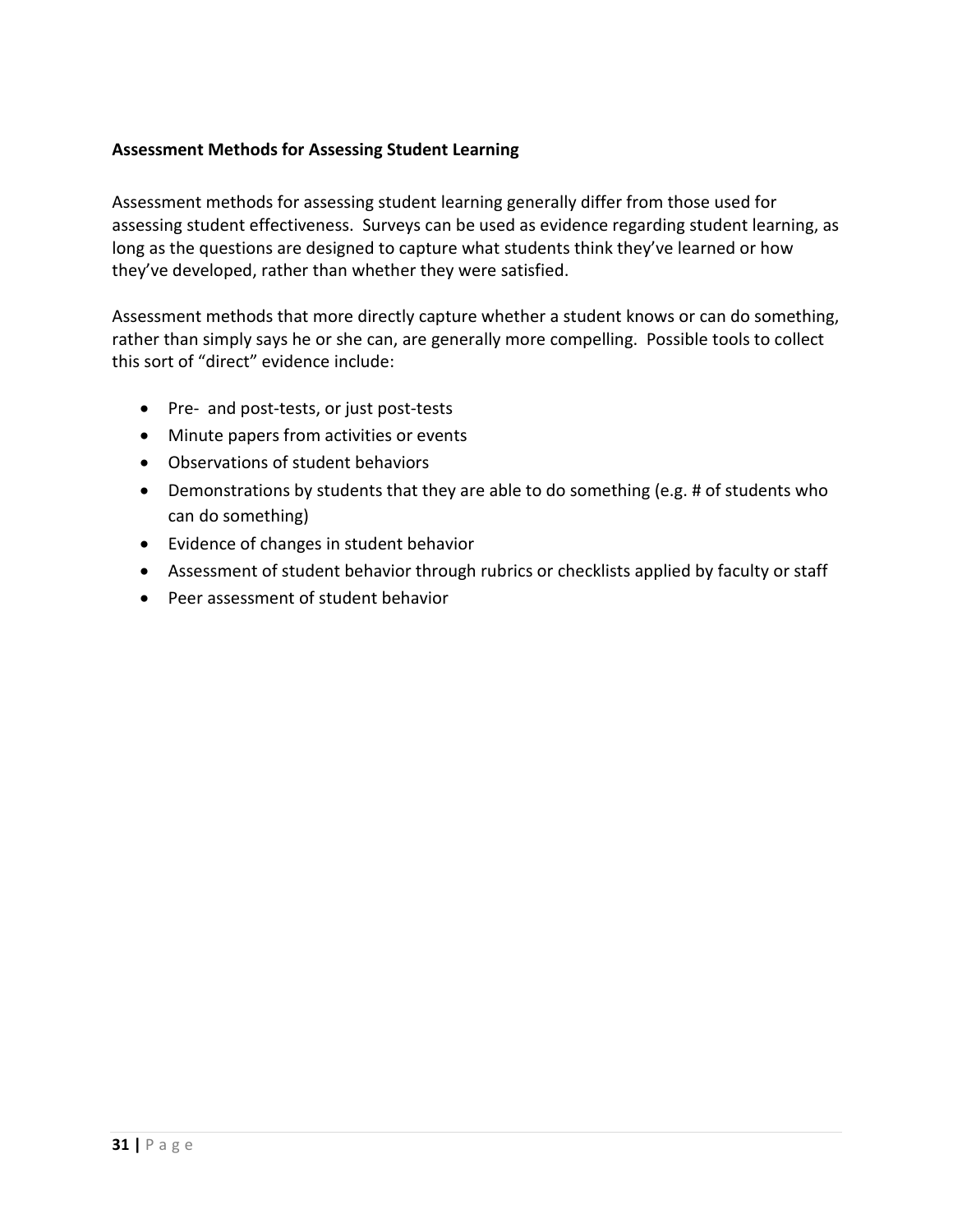## **Attachment 2--SWOT Analysis Instructions**

There are a variety of ways to conduct a SWOT analysis. An approach should be adopted that fits the unit's circumstances and personnel.

A SWOT analysis is not meant to be completed by a single person, such as a director, sitting alone and documenting his or her views of the unit. It is important to consider who will add most value to this exercise and the best ways to secure their input. For example, you may want to consider representation of views from within the unit, students and/or alumni if appropriate, and other FIT departments if needed. Options for getting input include tabulation of written responses or surveys, open group discussion, and development of a "straw man" SWOT that is thrown out for reaction. The most effective mix will depend on the number of participants, their temperaments, and level of engagement in the process.

For example, a small number of well-informed, highly engaged, and equally vocal participants could do very well with an open discussion. However, in other situations it could be beneficial to gather information on participants views through an informal or formal collection process, with a summary of responses provided to the group. That summary could then provide the basis for a discussion.

As part of the SWOT analysis, use the questions listed in the section below, *[Questions to Ask](#page-32-0)  [During a SWOT Analysis,](#page-32-0)* for guidance*.* 

After completing the analysis, create a final, prioritized version of the SWOT analysis and list the factors in each category (S, W, O, or T) in order from highest priority to lowest. These can be prepared as a simple list or summarized as shown in the SWOT template below.

## <span id="page-32-0"></span>**Questions to Ask During a SWOT Analysis**

These are meant as guidance or starting points; there are many other questions to ask and factors specific to the unit's mission to consider.

**Strengths** *(internal, positive factors)*; these describe the positive attributes, tangible and intangible, internal to the unit. They are within your control.

- What do you do well?
- What internal resources that are strengths do you have? For example:
	- o *Positive attributes of people*, such as knowledge, background, education, credentials, network, reputation, or skills.
	- o *Tangible assets of the unit*, such as funding, effective procedures, or technology.
- Do you have strong capabilities in redesigning or improving ways of doing the unit's work?
- What other positive aspects, internal to your unit, add value or offer you an advantage in fulfilling your goals?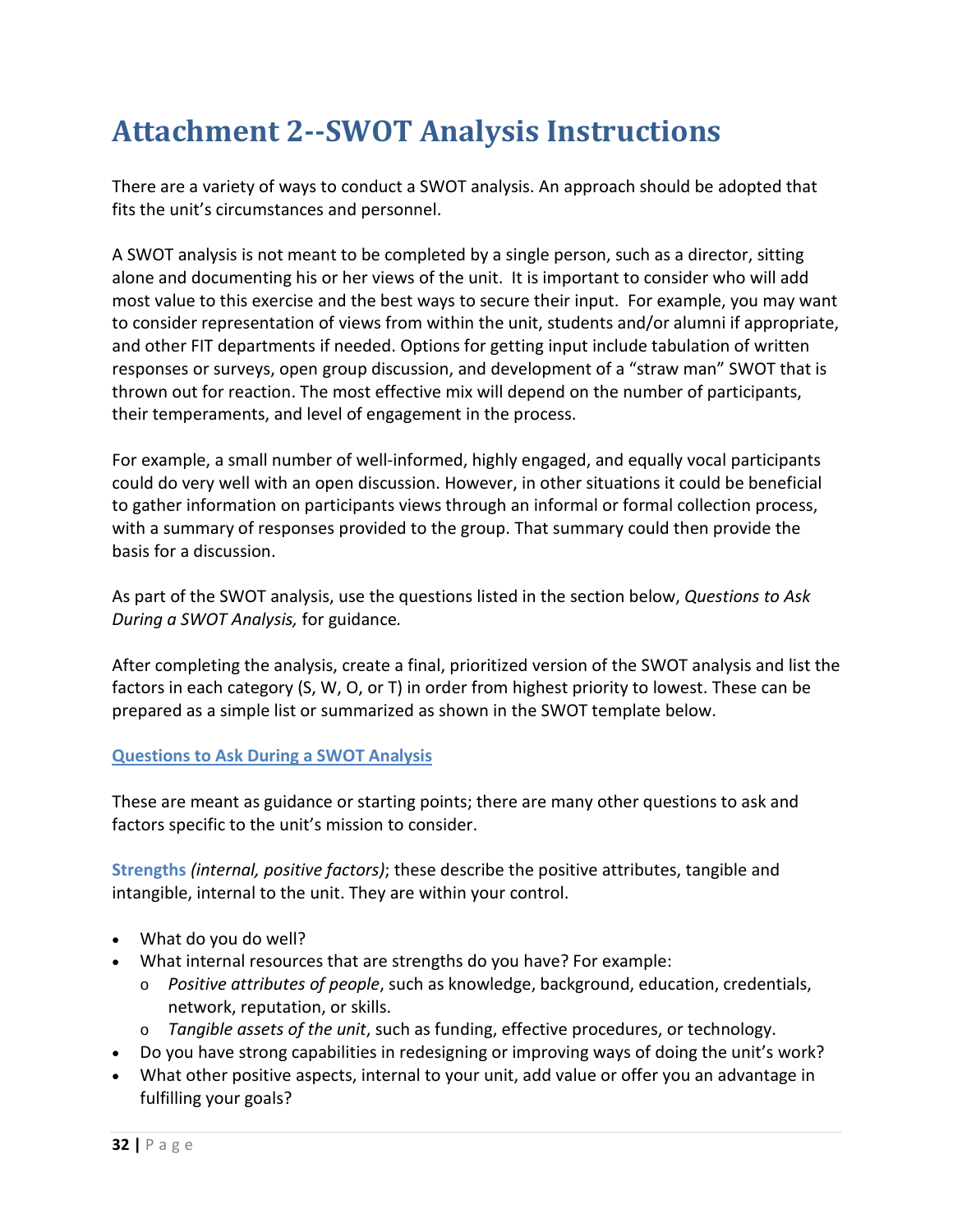**Weaknesses** *(internal, negative factors)*; these are aspects of the unit that detract from the value you offer or place you at a competitive disadvantage. These areas need to be enhanced areas in order to fulfill the goals and mission.

- Are there sufficient staff members and/or do the staff have appropriate training, skills and attributes to carry out the work?
- Are the goals and mission of the unit unrealistic?
- Have there been incidents or negative events that have resulted in a poor reputation for the unit?
- Is the technology lacking or inappropriate in some way?

**Opportunity** *(external, positive factors)*; these are external attractive factors that represent reasons your unit is likely to excel. An important part of conducting this part of the SWOT analysis is an environmental scan, gathering information within FIT and in the broader community, state, nation and world.

- What opportunities exist outside of the unit or outside of FIT that you can benefit from?
- Is the perception of the unit positive?
- Has there been recent growth or other changes in the environment that create an opportunity?
- Is the opportunity ongoing, or is there just a window for it? In other words, how critical is your timing?

**Threats** *(external, negative factors)*; these include external factors beyond the unit's control that could place the unit's strategy, or the unit or FIT itself, at risk. The unit has no control over these, but may benefit by having contingency plans to address them if they should occur.

- What factors beyond the unit's control could place your unit or FIT at risk?
- Are there challenges created by an unfavorable trend or development that may lead to deteriorating likelihood of meeting the goals of the unit or FIT?
- What situations might threaten the unit's efforts?
- Have there been shifts in students' or others' behavior, the economy, or government regulations that could negatively affect the unit's work? Are such shifts anticipated to occur in the future?

#### **SWOT Template**

The template on the next page is designed to help in the brainstorming component of the SWOT preparation. In the self-study, list the elements in each category, along with a sentence or two that explains them.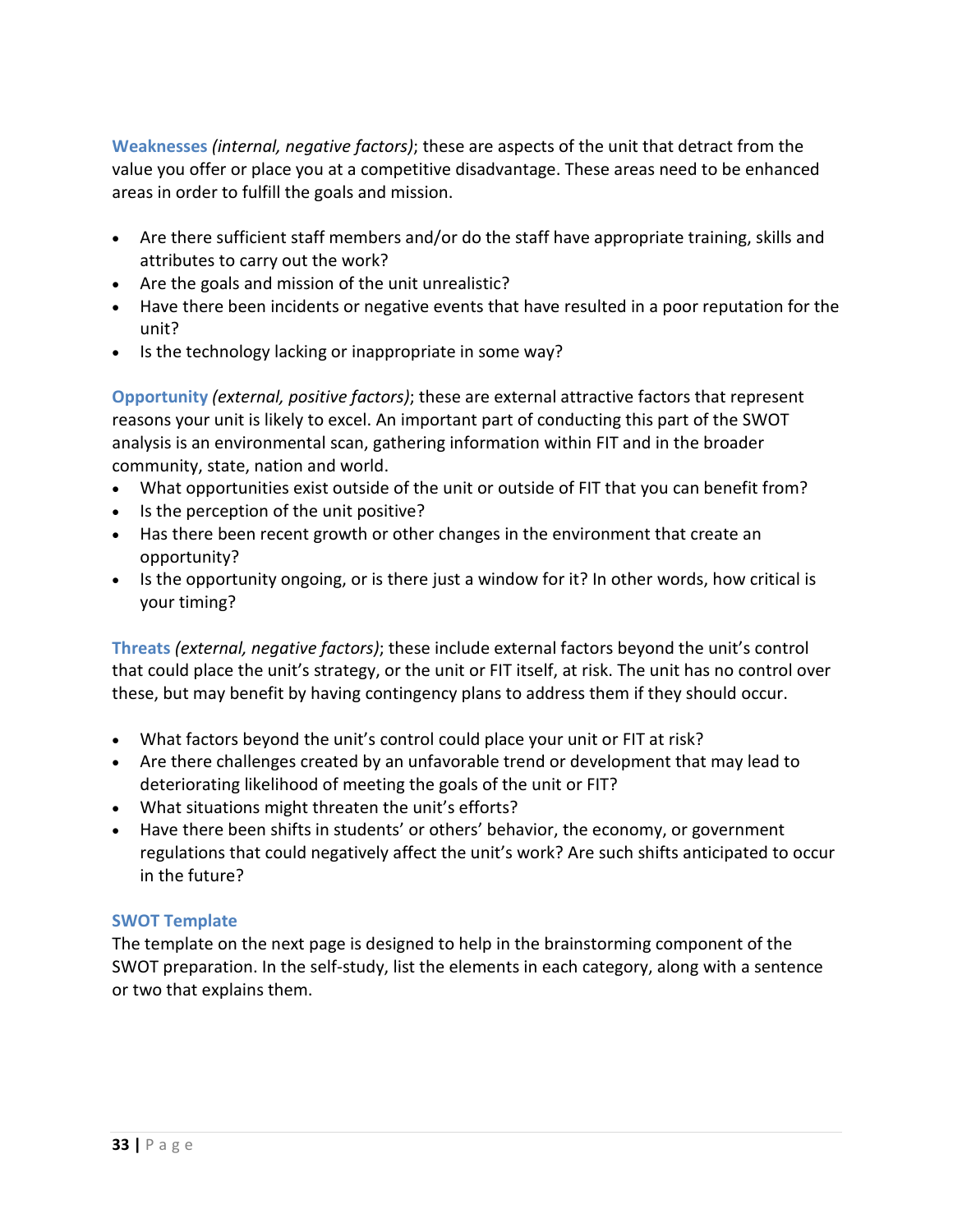| <b>Strengths</b>     | <b>Weaknesses</b> |
|----------------------|-------------------|
|                      |                   |
|                      |                   |
|                      |                   |
|                      |                   |
|                      |                   |
|                      |                   |
|                      |                   |
| <b>Opportunities</b> | <b>Threats</b>    |
|                      |                   |
|                      |                   |
|                      |                   |
|                      |                   |
|                      |                   |
|                      |                   |
|                      |                   |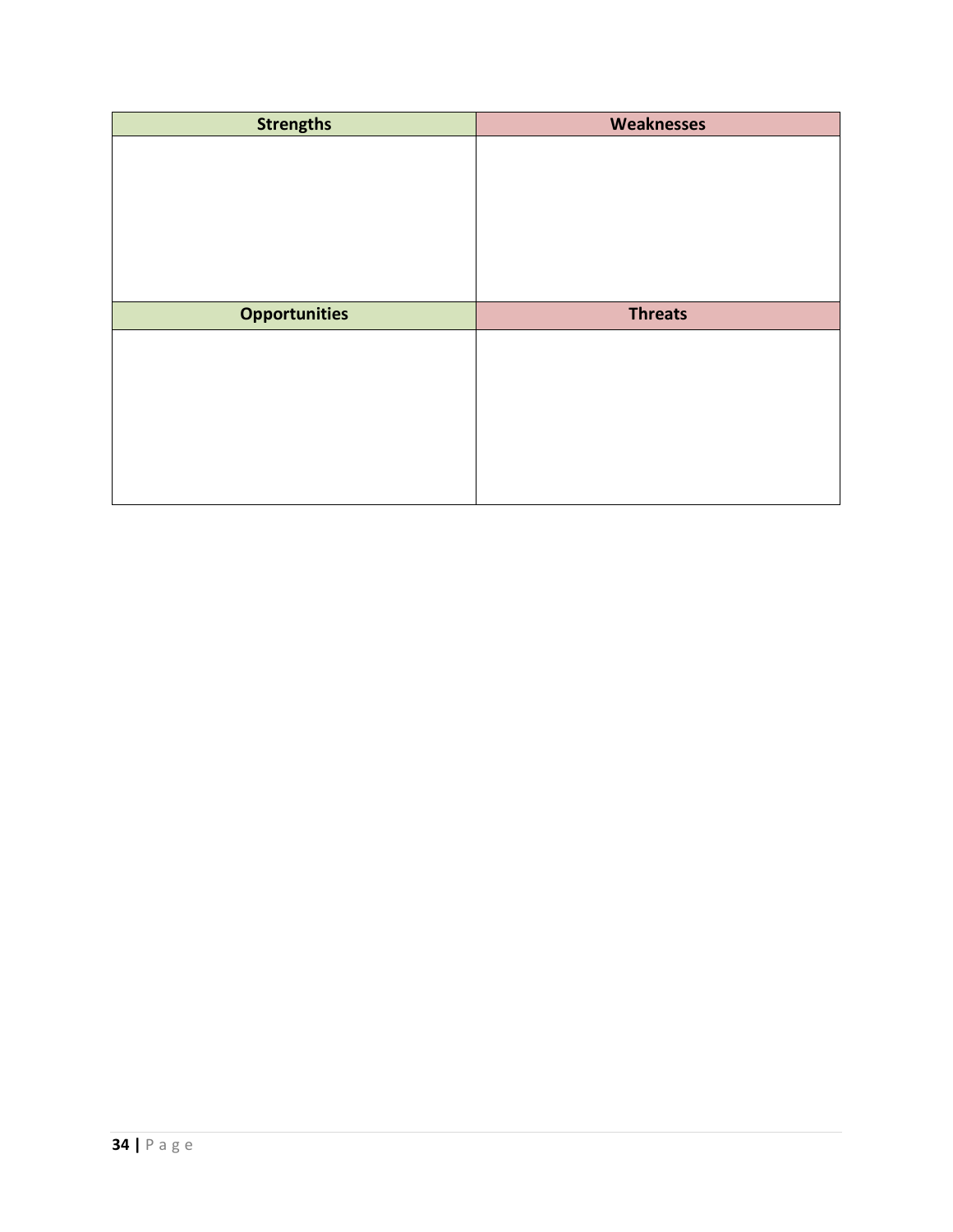## <span id="page-35-0"></span>**Attachment 3. External Review Process**

Section II of these Guidelines focused on the purpose and components of the external review portion of the administrative review process. This attachment focuses on the timing, logistics, and the delegation of responsibilities of the various departments involved in the external review.

### **Selection of reviewers**

Units are strongly advised to start searching for potential external reviewers very early in the administrative review process.

As noted in the guidelines, forward names, contact information, credentials and a rationale for selecting the individuals to the Office of Institutional Research and Effectiveness which will forward the information to the unit's vice president. The vice president will select two reviewers. The Office Institutional Research and Effectiveness will notify the unit of the selections. The Office of Institutional Research and Effectiveness will then contact the reviewers to arrange the details of the engagement.

It is recommended that the unit contact potential reviewers to gauge their level of interest and suitability for the reviewing engagement. Units can use the External Review Scope of Work to describe the nature of the work to potential reviewers, and to inform them about FIT's reimbursement and compensation policies.

## **Materials to be sent to reviewers**

After receiving confirmation from the reviewers that they are willing and able to undertake the review, the Office of Institutional Research and Effectiveness will send the following materials to the reviewers at least one week prior to the site visit:

Unit self-study External reviewer's Scope of Work Link to FIT Strategic Plan on [www.fitnyc.edu](http://www.fitnyc.edu/) Contract/payment information Directions to campus Agenda

#### **Arranging the Site Visit**

The agenda for the site visit will be developed jointly by the unit and the Office of Institutional Research and Effectiveness. In cooperation with the unit, the Office of Institutional Research and Effectiveness will schedule the meetings and other activities that will take place during the site visit.

The Office of Institutional Research and Effectiveness will serve as the overall guide and time keeper during the visit, adjusting the schedule as needed.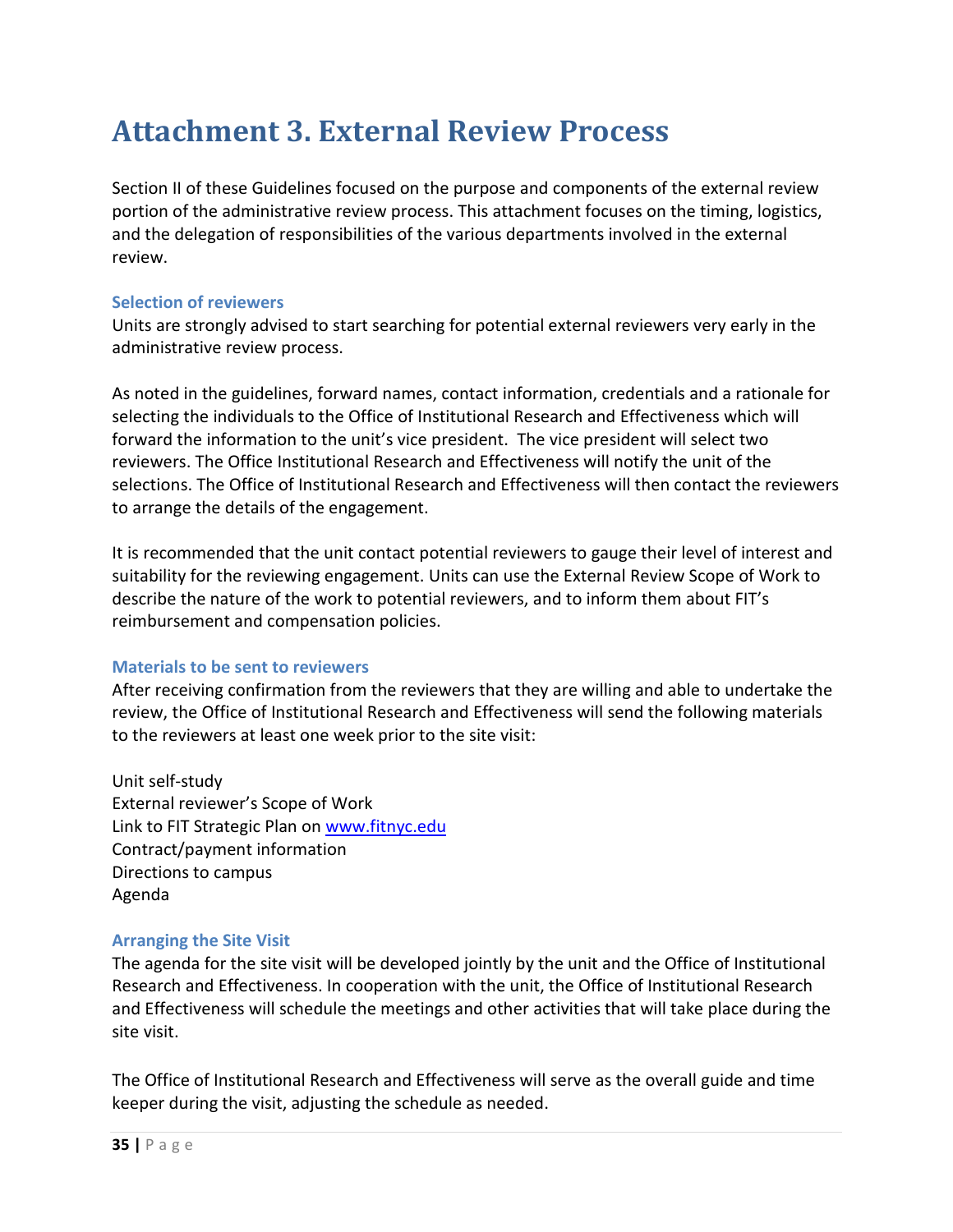#### **Example of site visit schedule**

Over the course of the site visit day, the reviewers will have opportunities to meet with the unit leadership team, senior managers (vice presidents, associate vice presidents, assistant vice presidents etc.) to whom the unit reports, managers who have close interactions with the unit being reviewed, and Institutional Research and Effectiveness staff. They should also have opportunities to tour the unit's offices and physical working spaces and confer with each other throughout the day as needed.

Below is an example of a site visit schedule:

| $8:00$ am $-9:00$ am                | Breakfast meeting with unit leadership team                                               |
|-------------------------------------|-------------------------------------------------------------------------------------------|
| $9:00$ am $-9:30$ am                | Tour of unit offices and work spaces                                                      |
|                                     | 9:30 am - 10:30 am Meet with senior managers (vice presidents, associate vice presidents, |
|                                     | assistant vice presidents etc.) to whom the unit reports                                  |
|                                     | 10:30 am - 12:00 pm Meetings with customers/constituents                                  |
|                                     | 12:00 pm $-$ 1:30 pm Lunch and discussion                                                 |
| 1:30 pm $-$ 3:00 pm                 | Meet with unit                                                                            |
| $3:00 \text{ pm} - 3:30 \text{ pm}$ | Meet with Institutional Research and Effectiveness staff                                  |
| $3:30 \text{ pm} - 4:30 \text{ pm}$ | Reviewers' meeting                                                                        |

### **Reviewers' report**

The external reviewers' report should be completed within two weeks of the site visit and sent directly to the Office of Institutional Research and Effectiveness which will forward copies to the unit head and the respective vice president.

#### **Reimbursement and compensation**

Costs for the external review and site visit will be paid through the Institutional Research and Effectiveness budget; with payments being made to the reviewers after their report is received.